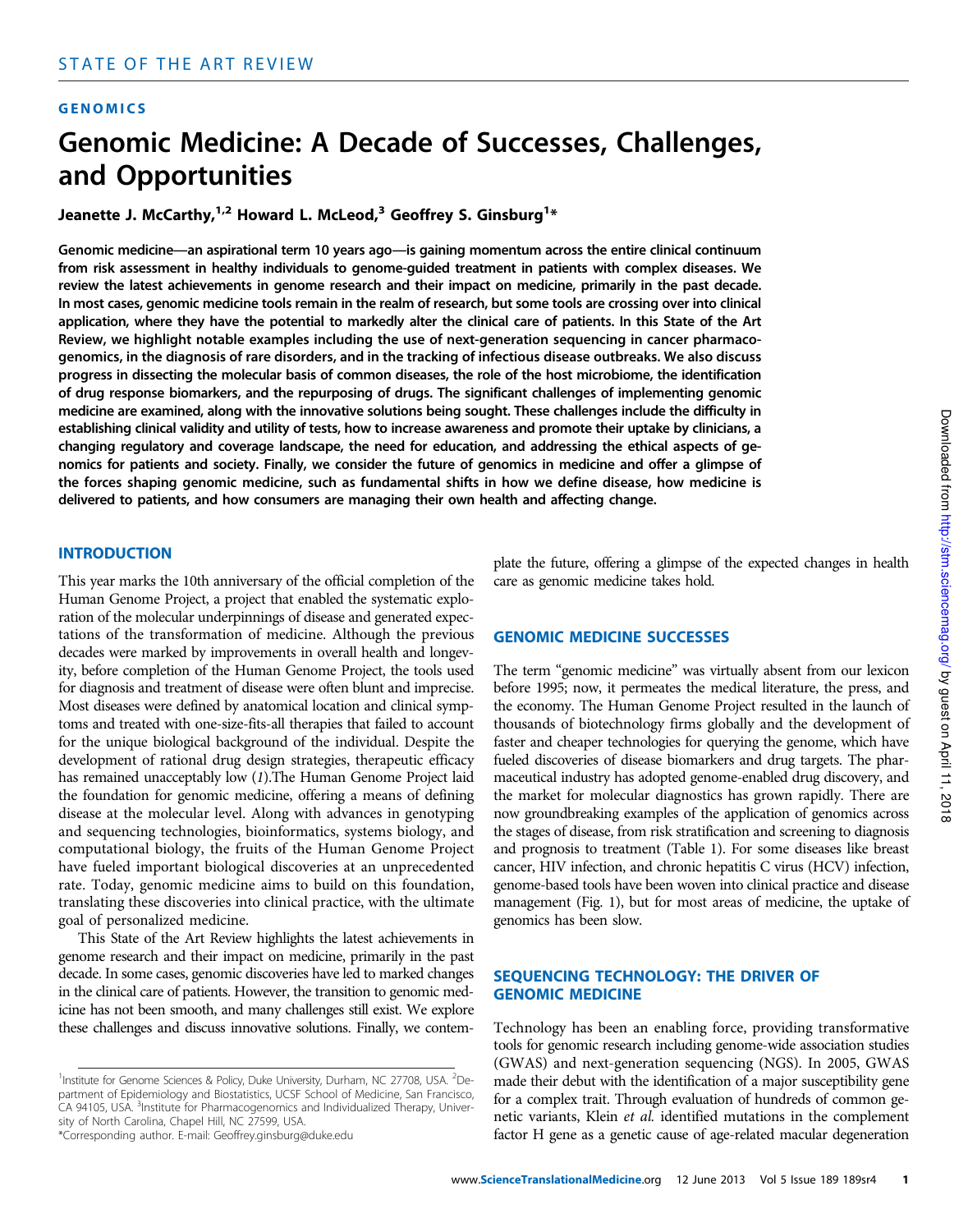#### Table 1. Examples of genomic tests used in clinical practice.

#### Susceptibility to common diseases

*BRCA1/BRCA2* for breast and ovarian cancer predisposition

Lynch syndrome genetic screening in colorectal cancer families

Human leukocyte antigen (HLA) typing to aid in diagnosis of celiac disease

\*NGS for Mendelian disorders and diagnostic dilemmas

\*NGS for noninvasive prenatal screening/diagnosis

#### Preclinical diagnosis and prognosis

Oncotype DX: 21-gene RNA signature for breast tumors; 12-gene RNA signature for colon tumors

MammaPrint: 70-gene RNA signature for breast tumors

OVA1: 5-protein signature for ovarian mass malignancy

AlloMap: 11-gene (blood RNA) signature for monitoring rejection after cardiac transplant

Corus CAD: 23-gene (blood RNA) signature for coronary artery disease

#### Cancer pharmacogenomics

HER-2—trastuzumab

*EGFR*—gefitinib

*KRAS*—cetuximab and panitumumab

*ALK*—crizotinib

*BRAF*—vemurafenib

#### Pharmacogenomic dosing

*CYP2D9*/*VKORC1*—warfarin

#### Pharmacogenomic adverse events

*HLA-B\*5701*—abacavir (HIV infection)

*HLA-B\*1502*—carbamazepine (epilepsy, bipolar disorder)

#### Pharmacogenomic efficacy

*CYP2C19*—clopidogrel (coronary artery disease, peripheral vascular disease)

*IL28B*—pegylated interferon/ribavirin (HCV infection)

\*NGS, next-generation sequencing.

(2). Notwithstanding its limitations, including its restriction to common variants, incomplete genome coverage, and inherent challenge of discerning the actual causal genetic variant, GWAS has been a transformative technology, representing a major advance over the onegene-at-a-time candidate gene approach used for decades before. Moreover, GWAS provided an indirect means of querying common genetic variation across the entire human genome in an unbiased fashion, offering an unprecedented opportunity to uncover new biological pathways of disease.

From 2001 to 2012, the cost to sequence a human genome dropped from \$100 million to less than \$10,000, and these costs continue to decline (3). Current sequencing machines can read about 250 billion bases in a week compared to only about 5 million in 2000 (4). NGS technology (also known as massively parallel sequencing) now allows direct measurement of not just common variants but theoretically all variation in a genome (5). Data from the 1000 Genomes Project have confirmed previous estimates of the population frequency of germline variants to be about 1 in every 1000 of the 3.2 billion nucleotide positions, giving rise to about 3 million variants in the human genome (6). The effect of genetic

variants in the ~1% of the genome that codes for genes is somewhat predictable. The challenge lies in figuring out the meaning of variants that occur in the vast remaining noncoding regions of the genome, the so-called dark matter, whose function is largely unknown. Consequently, the National Human Genome Research Institute initiated project ENCODE, the Encyclopedia of DNA Elements, whose goal is to functionally annotate noncoding regions of the genome (7). This ongoing initiative will provide new insights into the organization and regulation of genes throughout the genome, enhancing the ability to annotate variants of unknown significance.

In the interim, researchers have focused on exome sequencing, which examines variation in the coding sequence (genes), where mutations have predictable effects on downstream protein structure. Individuals typically carry several hundred rare and potentially deleterious coding region variants (6). For rare, Mendelian disorders, those controlled by a single gene with a simple pattern of inheritance, the variants found in as few as one or two affected individuals can be compared to those found in unaffected individuals to pinpoint disease-causing mutations. The first successful applications of exome sequencing came in 2009 with the diagnosis of patients with Freeman-Sheldon syndrome (8), Miller syndrome (9), and congenital chloride diarrhea (10). These and other Mendelian disorders, with their relatively simple genetic basis, are amenable to exome sequencing of their DNA and the DNA of a small number of other affected or unaffected individuals.

Today, GWAS and NGS are integral tools in basic genomic research, but are increasingly being explored for clinical applications, including the clinical diagnosis of rare genetic diseases (11), the selection of cancer treatments based on molecular characterization of the tumor (12), and the tracking of infectious disease outbreaks in real time (13). Elucidating the genetic basis of common diseases has been more challenging, but research in this area has broadened our understanding of underlying disease mechanisms and has revealed new therapeutic approaches through repurposing of existing drugs for treating diseases they were not originally intended to treat (14–16).

#### TUMOR SEQUENCING FOR CANCER PHARMACOGENOMICS

One of the most high-profile disease areas to benefit from NGS is cancer. All cancers arise as a result of DNA mutations, which confer a growth advantage upon the cells in which they have occurred, giving rise to tumors. Comparison of the genetic profiles of tumors and the surrounding normal tissue can reveal the acquired changes driving growth that may be targets for treatment. Meanwhile, comparisons across patients and tumor types are changing how cancers are classified and treated.

#### Targeted therapies for cancer

The idea of pairing medicines with specific tumor markers in a targeted fashion to improve efficacy of cancer therapies is not new. In the mid-1980s, detailed molecular studies of breast tumors led to the discovery of HER-2, a biomarker overexpressed in about 30% of breast tumors and associated with adverse outcomes (17). HER-2 typing of primary breast tumors provided clinicians with a new tool that could be used to guide adjuvant chemotherapy (18). The development of trastuzumab (Herceptin) in 1998, a humanized monoclonal antibody targeting HER-2, resulted in widespread adoption of the HER-2 test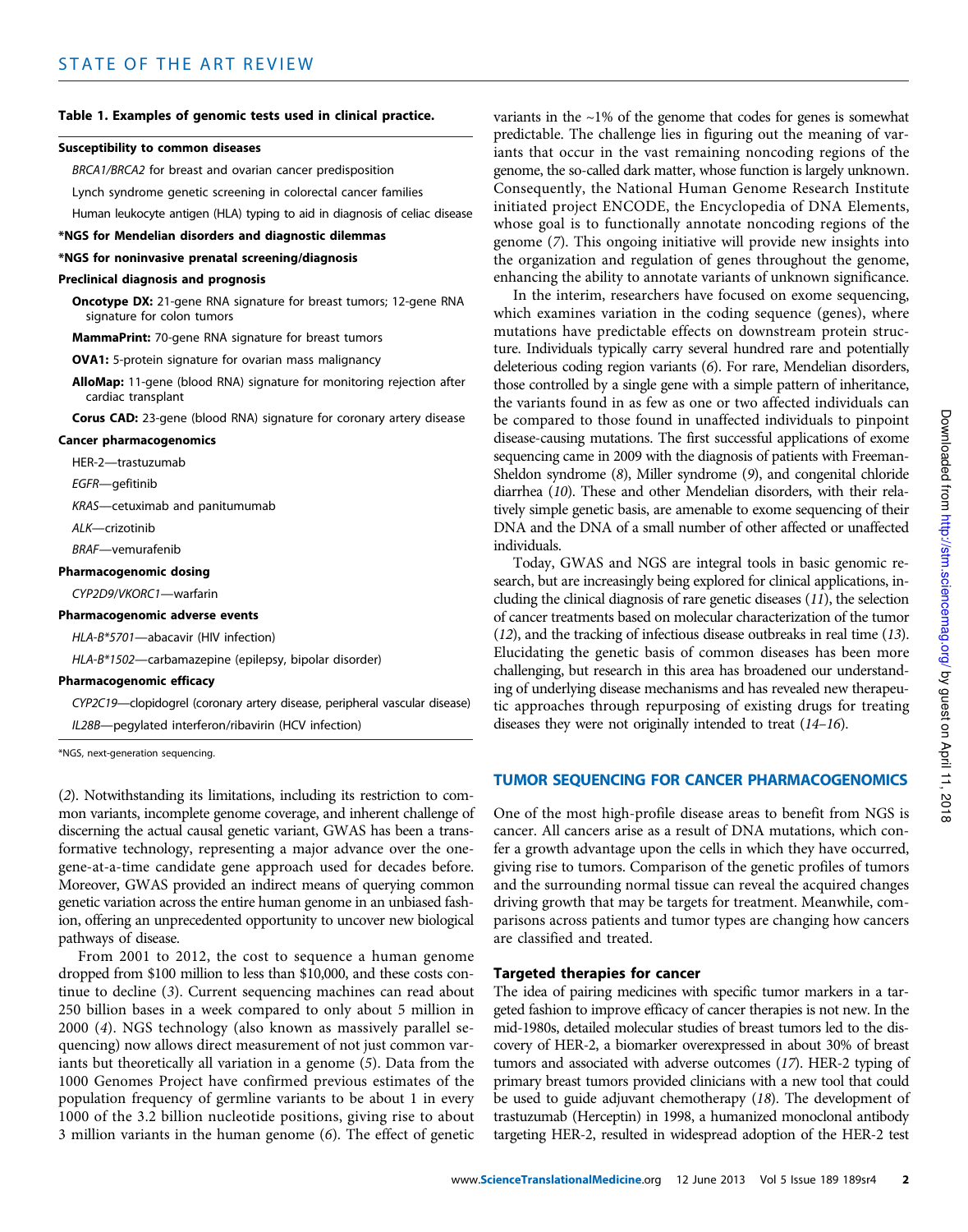

Fig. 1. Genomic medicine in action. Examples of three conditions where genomic medicine tools and information have affected clinical management at various stages of disease. (Top) In chronic HCV infection, several genomic markers are used in disease management: viral RNA concentrations are used for diagnosis and monitoring; the genotype of the virus is used for prognosis and treatment response; and host *IL28B* and *ITPA* genotypes are used as pharmacogenomic markers for efficacy and dosing. (Middle) In patients infected with HIV, viral RNA concentrations are used for diagnosis and monitoring, and host *HLA* genotype is used as a pharmacogenomic marker of hypersensitivity to abacavir treatment. (Bottom) In breast cancer, germline *BRCA1/BRCA2* genotyping is used to determine susceptibility to breast and ovarian cancer; analysis of tumors with Oncotype Dx or MammaPrint is used to predict likelihood of recurrence; and expression of the tumor marker HER-2 is used to inform treatment with the monoclonal antibody Herceptin.

(19), now part of the standard workup and management of breast cancer (20–22) (Fig. 2). During the following decade, other examples of cancer therapies with companion diagnostics emerged (Table 1). The introduction of EGFR mutation testing has markedly improved the efficacy of gefitinib and erlotinib, small-molecule drugs for the treatment of non–small cell lung cancer that target epidermal growth factor receptor (EGFR) (23, 24). In metastatic colorectal cancer, tumors with mutated KRAS are almost always resistant to treatment with cetuximab and panitumumab, leading the American Society of Clinical Oncologists and the U.S. Food and Drug Administration (FDA) to recommend withholding the drugs in these patients (25, 26). With the introduction of NGS, researchers and clinicians can now make a comprehensive assessment of tumor markers, increasing the rate of discovery of new targets, new therapeutic alternatives, and new clinical management guidelines for cancer treatment. In 2011, two cancer drugs received accelerated approval by the FDA for use with a companion diagnostic test: crizotinib for the treatment of patients with locally advanced or metastatic non–small cell lung cancer with its companion diagnostic designed to detect the EML4-ALK fusion gene (27) and vemurafenib for the treatment of patients with metastatic or unresectable melanoma positive for BRAF V600E mutations (28).

More recently, NGS of tumors has identified the existence of the same mutations in distinct cancer types, prompting the expansion of indications for some FDA-approved drugs. BRAF V600E mutations not only are common in melanoma but also have been widely ob-

served in other cancers (29), especially hairy cell leukemia (30), leading to the expanded use and ultimate demonstration of vemurafenib as a viable treatment option for refractory hairy cell leukemia (31). Similarly, early studies indicate that crizotinib, targeting EML4-ALK–positive non–small cell lung cancers, is effective against other types of tumors containing ALK alterations, such as aggressive forms of pediatric neuroblastoma and anaplastic large cell lymphoma (32). As the field progresses, the way tumors are classified is shifting away from tissue of origin and toward molecular taxonomy, having a profound impact on the manner in which treatment decisions are made.

Tumor genome analysis is also being explored in cancer patients to identify new markers and mechanisms of drug sensitivity or resistance. By sequencing the tumor of a patient with durable remission of metastatic bladder cancer after treatment with everolimus, Iyer et al. identified a loss-of-function mutation in TSC1 as a marker of everolimus sensitivity (33). Similarly, patients with non–small cell lung cancer treated with crizotinib are prone to relapse, leading to the development of next-generation ALK inhibitors to overcome crizotinib resistance. Genomic alterations in resistant tumors were found to correlate with response to these newer therapies, providing the rationale for pursuing targeted combinatorial therapeutics to combat resistance (34).

NGS of tumors is not without its limitations (35). Tissue sampling is problematic: The limited availability of tissue from a standard biopsy, the need for fresh (as opposed to preserved) tissue, the inherent heterogeneity within a tumor, the presence of aneuploidy, and the contamination of tumor samples with surrounding normal tissue all affect the ability to comprehensively characterize tumor mutations. Further computational and experimental approaches are required to distinguish those mutations responsible for cancerous growth (drivers) from those that are inconsequential (passengers). The International Cancer Genome Consortium (https://www.icgc.org/icgc) and the Cancer Genome Atlas (http://cancergenome.nih.gov/) represent international collaborative efforts to define the spectrum of mutations found in tumors, mapping the genomic landscape of cancer. These efforts will provide a foundation from which to develop therapeutic strategies against new targets, but this process is not trivial and, even when successful, may be shortlived as therapeutic resistance evolves. Thus, whereas NGS is a promising new tool, it is not a panacea for cancer genomic medicine.

#### Circulating tumor markers

Another noteworthy application of NGS is noninvasive cancer detection, either in the setting of primary diagnosis or in monitoring recurrence after treatment. Leary and colleagues have laid the groundwork for this, demonstrating that chromosomal rearrangements, a hallmark of cancerous tumors, can be detected in blood samples from cancer patients using NGS (36). This method is successful at discriminating samples from cancer patients from those of healthy controls, but the sensitivity and specificity depend highly on the amount of tumor DNA present in the sample and the detection limits of the sequencing technology (37). This method shows promise for monitoring tumor burden to determine response to treatment, providing an alternative to serial radiographic imaging, which often fails to detect changes in tumor burden. In metastatic breast cancer, Dawson and colleagues demonstrated marked improvements in detection of chromosomal rearrangements as markers of tumor burden, over and beyond specific cancer antigens or generic circulating tumor DNA (38). Improvements in NGS technology will only enhance the ability to detect and monitor cancer, with the potential to markedly alter how the disease is managed.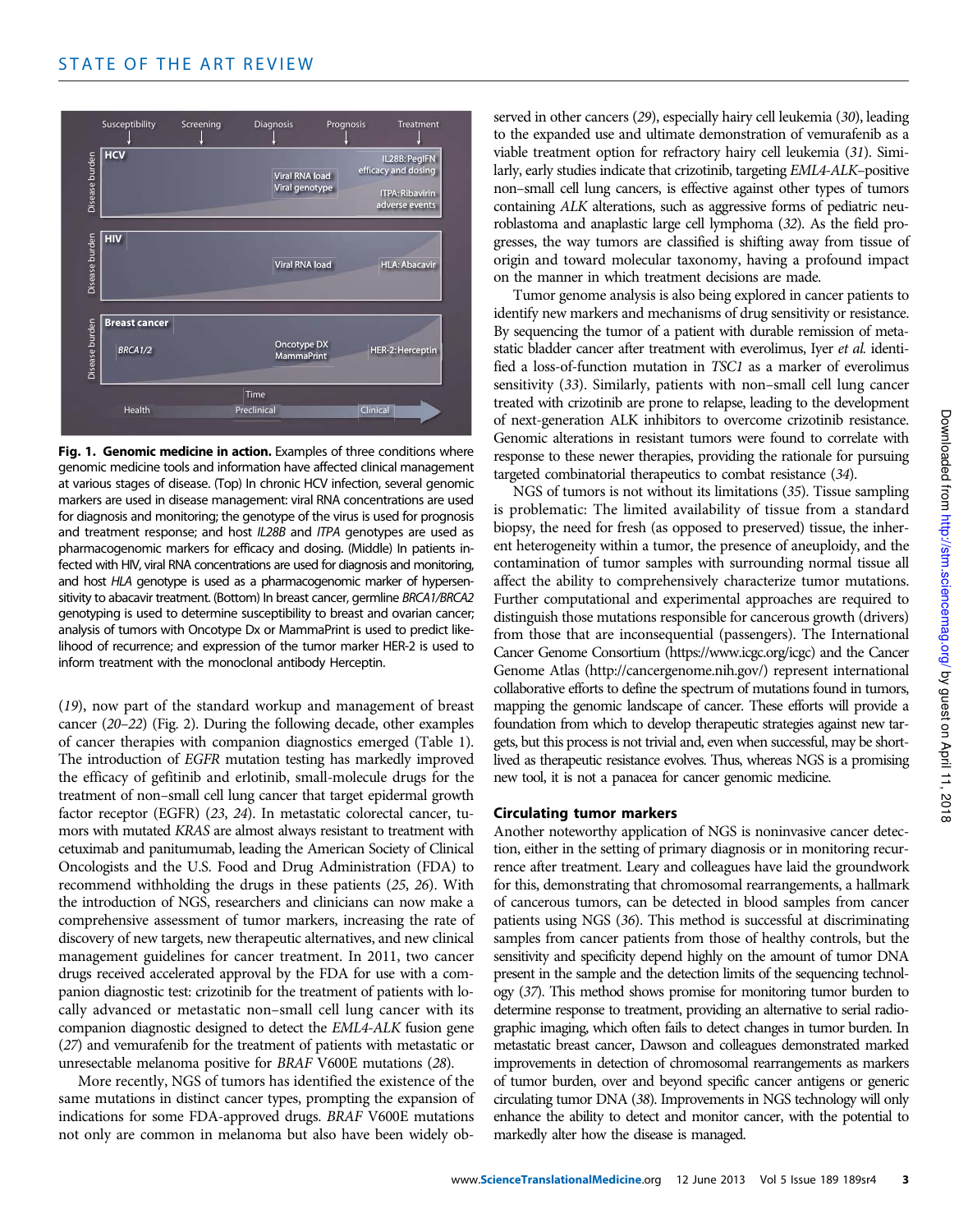

Fig. 2. Trends in genomic medicine. Several themes are emerging in the diagnosis and treatment of disease. (Left) First, as the knowledge of the genomic underpinnings of disease increases, the definition of "self" is likewise expanding. This self includes not just the germline human genome inherited from our parents but also somatic changes in the genomes of tumors, the genomes of commensal microbes that inhabit our body, and the genomes of pathogenic organisms. Second, the influence of genomics on medicine is moving the diagnosis of diseases toward the earliest possible point in the course of disease, before clinical manifestation. Third, genomic testing is occurring earlier in the life of a human,

# CLINICAL SEQUENCING AND DIAGNOSTIC DILEMMAS

According to the Online Mendelian Inheritance in Man database (http://omim.org/), about 3676 Mendelian disorders have a known molecular basis. However, there are nearly as many suspected Mendelian traits for which the molecular basis remains to be identified. The potential for clinical sequencing to find the underlying cause and iden-

moving from adulthood to childhood, the neonatal period, and even prenatally. (Right) Pharmacogenomic markers are being used in several ways: to select targeted therapies exemplified by the breast cancer marker HER-2 and treatment with the monoclonal antibody Herceptin; to predict likelihood of response, as in the case of the host *IL28B* genotype and response to interferon therapy in HCV infection; to enhance drug safety, for example, by testing for host HLA genotypes predictive of abacavir hypersensitivity in humans infected with HIV; and to optimize dosing of drugs, such as warfarin, based on genotypes indicative of rate of metabolism using, for example, the iWarfarin app.

tify treatment options for these rare, debilitating diseases has led to the formation of various large national and international consortia. In the United States, three Centers for Mendelian Genomics have been established at the University of Washington, Yale University, and a joint Center at Baylor College of Medicine and Johns Hopkins University (39). Moreover, clinical sequencing is being offered to patients with unknown yet suspected genetic diseases, the so-called diagnostic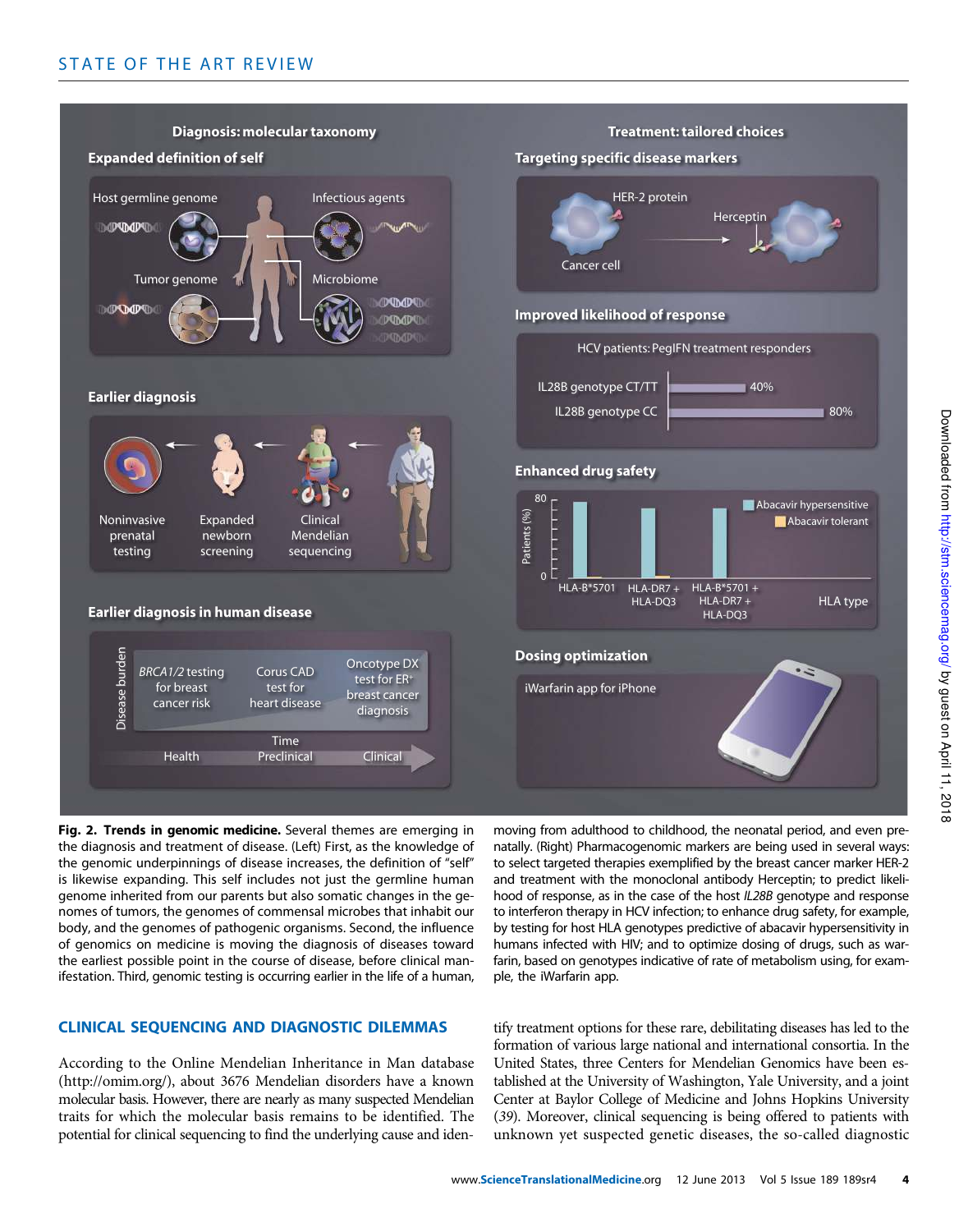dilemmas, at many major medical centers and through programs such as the National Human Genome Research Institute's Undiagnosed Diseases Program (http://www.genome.gov/27544402). One notable case from the Medical College of Wisconsin involved the use of clinical exome sequencing to identify a gene variant in a child who presented to the clinic with a severe, intractable form of inflammatory bowel disease for which physicians were unable to provide a diagnostic explanation (40). The discovered variant in the XIAP gene defined a new form of inflammatory bowel disease due to deficiency of an X-linked inhibitor of apoptosis. Knowledge of the causal mutation led to a cure through allogeneic bone marrow transplantation and demonstrated the power of clinical NGS as a strategy for diagnosis and management of rare diseases. Early results from a number of clinical sequencing programs estimate the success rate of disease gene identification at about 50%, offering hope to thousands of individuals with previously undiagnosed or untreated rare disorders (41, 42).

#### Newborn screening, prenatal diagnosis, and preconception carrier testing

A natural outcome of identifying genes for rare Mendelian disorders is the application of these findings to earlier detection, either at birth (newborn screening), in utero (prenatal diagnosis), or preconception (carrier testing). Newborn screening is a mandatory, state-supported public health program meant to protect newborn children by screening them for rare, treatable (and thus preventable) disorders at birth. The scope of diseases tested varies by state but has been steadily increasing from an average of 5 conditions in 1995 to a uniform panel of 31 core disorders and 26 secondary disorders currently recommended by the U.S. Department of Health and Human Services Secretary's Advisory Committee on Heritable Disorders in Newborns and Children (43). Some states evaluate additional conditions, including diseases that affect children at a later stage in development and others for which the benefits of early intervention are limited. The number of conditions considered for newborn screening will undoubtedly grow with genome sequencing, improving early diagnosis. A concern is that, as a consequence, expanded screening will erode the ethical justification for this compulsory program and may undermine one of the most successful public health programs in existence (44).

Prenatal diagnosis moves screening for genetic disorders even further upstream by detecting genetic variation in the developing fetus. Traditionally, fetal DNA is obtained invasively through amniocentesis or chorionic villus sampling, but a potential alternative emerged in 1997 when it was demonstrated that cell-free fetal DNA circulates in maternal blood and could be isolated, amplified, and sequenced noninvasively through a sample of maternal plasma (45). In 2008, NGS technologies were used successfully for the first time to identify fetal aneuploidy from cell-free fetal DNA in maternal plasma (46, 47). Clinical trials of the new method rapidly followed, and by late 2011, noninvasive prenatal testing of trisomy 21 by sequencing of maternal plasma DNA was being offered on a clinical and commercial basis in the United States and China (48). In the third quarter of 2012, Sequenom Inc., one such company offering this test, had reached a 90,000 annualized test volume run rate for the MaterniT21 PLUS test (49).

Noninvasive prenatal testing for disorders caused by large deletions, single-nucleotide substitutions, and other types of genetic variation, as opposed to de novo chromosomal aneuploidies like trisomy 21, is more challenging due to the fact that maternal plasma contains DNA from both the fetus and mother, who may share the same mutation. However, progress has been made in this area as well (50, 51). Investigators at Stanford University applied noninvasive prenatal testing to detect a large genetic deletion underlying DiGeorge syndrome in a first-trimester fetus using only a blood sample from the mother (52, 53). Noninvasive prenatal testing eliminates the need for invasive procedures while also greatly expanding the number of genetic variants that have traditionally been detected in utero.

Even before conception, carrier screening enables couples who are planning a family to assess their risk of having a child with a recessive Mendelian disorder and use this information to guide their reproductive decisions. There are more than 1000 rare, recessive Mendelian disorders for which the underlying genetic mutation is known (54). Although individually rare, Mendelian disorders can have a sizable public health impact. Population-based carrier screening for Tay-Sachs disease has reduced the incidence of the disease in Jewish populations in the United States and Canada by more than 90% (55). Considering that each person is estimated to carry on average 2.8 mutations for known severe recessive disorders (56), the impact of screening could be sizable in terms of reduced disease morbidity and mortality in the population. The impact could be particularly significant in populations such as Ashkenazi Jewish, who are disproportionately affected by recessive disorders. There may also be utility for screening in the setting of in vitro fertilization, where preimplantation genetic analysis has the potential to reduce the incidence of disease. Panels of tests for hundreds of childhood recessive illnesses with severe clinical manifestations have been developed (56), and some are offered directly to patients through companies such as Counsyl Inc.

#### Genetics of common complex diseases

Unlike rare Mendelian disorders, the genetic dissection of common, complex diseases such as cancer, cardiovascular disease, and diabetes has proven to be more difficult. These diseases by definition are due to the complex interplay of many gene variants, both common and rare, as well as nongenetic factors. GWAS, the current method used to find these genes, has been carried out on large cohorts of patients and controls across numerous traits and diseases, revealing hundreds of common genetic variants associated with those traits (http://www. genome.gov/gwastudies). Researchers are now turning to NGS to identify rare genetic variants associated with complex diseases. For example, exome sequencing in neurodevelopmental conditions has identified de novo mutations linked to diseases like autism and schizophrenia (57). However, exome sequencing of large numbers of subjects with a complex trait can be costly and experimentally challenging (58). Often, thousands of patients are required to assign statistical significance to rare variant associations with complex diseases. Innovative study designs such as exome sequencing of patients with extreme phenotypes have yielded some successes, including the identification of DCTN4 associated with clinical sequelae in cystic fibrosis patients infected with Pseudomonas aeruginosa (59).

Despite the unequivocally strong statistical associations between genetic variants and complex diseases, their low sensitivity and specificity afford limited clinical value for disease predisposition testing. Notable exceptions include genes underlying breast cancer (60), Lynch syndrome (61), and celiac disease (62), where some variants have enabled prophylactic treatment or screening of other family members, which may provide cost-effective alternatives to standard disease management strategies.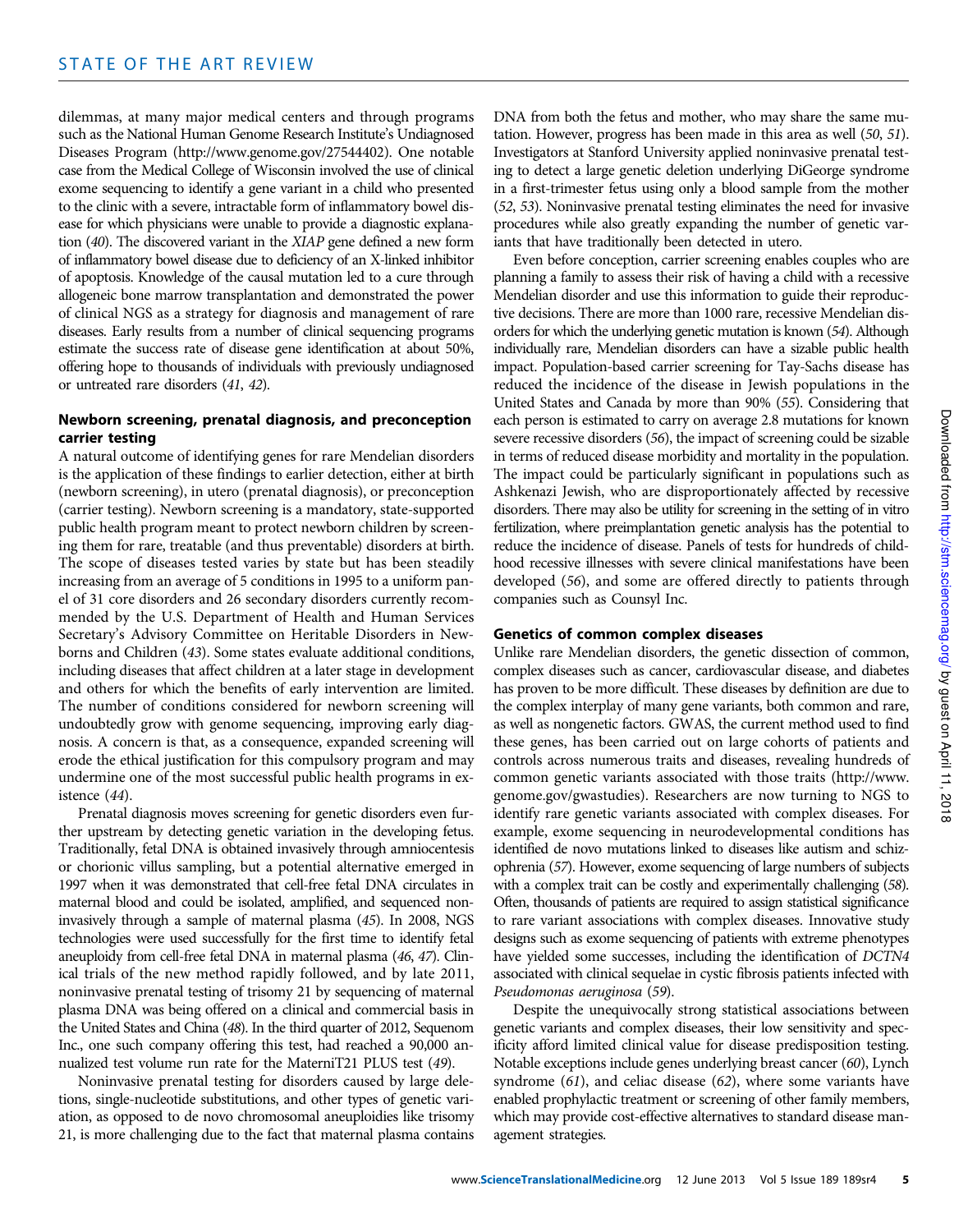Amidst myriad technological advances and gene discoveries, a simple family history continues to be advocated as a tool for identification of common disease risk. For very common conditions with high heritability, such as cardiovascular disease, family history is a much stronger predictor of disease than any single or combination of genetic/genomic markers (63). One model suggests that neither family history nor genetic testing should be used as a standalone but that the real power for disease prediction, risk assessment, and differential diagnosis comes from their combined use (63).

#### Pharmacogenomic markers

GWAS approaches have also been used successfully in pharmacogenomics research. Several markers of efficacy, adverse events, and dosing of therapeutics have been found, but their uptake into clinical practice is variable, despite the clear actionability of these types of variants. In some cases, such as with the HLA-B\*5701 genotype for the HIV drug abacavir (64) and HLA-B\*1502 for the antiseizure drug carbamazepine (65), carriers of these genotypes should avoid the drug entirely to eliminate a specific serious adverse event. In other cases, such as TPMT for mercaptopurine (66) or CYP2C9/VKORC1 for warfarin (67, 68), adjusting the dose of drug based on genotype can help to avoid toxicity and improve efficacy. Actionability is not enough to ensure uptake of pharmacogenomic testing. Such is the case with the antiplatelet drug clopidogrel, where despite having an FDA "black box warning" for efficacy in individuals carrying the CYP2C19 genetic variant, there is no clear consensus among physicians on its use (69). In hepatitis C treatment, on the other hand, the IL28B genotype test not only has proven to be highly predictive of response to pegylated interferon/ribavirin used to treat chronic HCV infection but also has seen rapid and widespread adoption in the clinic (70). Genetic markers that predict reduced therapeutic efficacy may face a high hurdle for established drugs, unless evidence supporting clinical validity and utility of the test is indisputable.

#### Drug repurposing

Among the new programs at the National Center for Advancing Translational Sciences (http://www.ncats.nih.gov/research/reengineering/ rescue-repurpose/rescue-repurpose.html) is one aimed at using genomic information to determine whether drugs approved to treat one disease may be effective in treating others. With 6% of the genome already being pursued for targets of therapy development (14), additional investigations into the phenotypes associated with variation in these targets may open the door to expanded indications. Indeed, two different researchers recently demonstrated the feasibility of using genomic information to repurpose drugs. They used computational analysis to compare gene expression profiles characteristic of certain diseases with profiles characteristic of specific drugs. By searching for complementary patterns of gene expression, they successfully identified new disease-drug matches, including a match between the antiulcer drug (cimetidine) and lung cancer (15) and a match between the antiepileptic drug (topiramate) and inflammatory bowel disease (16), and validated their predicted use in vivo in rodent models.

Another group used GWAS data for drug repurposing (14). Disease genes uncovered through GWAS are 2.7-fold enriched for the molecular targets being pursued by drug developers (14). Besides the expected overlap in GWAS genes and drug targets for the same clinical indication (trait), Sanseau and colleagues uncovered more than 100 drug targets that were associated with traits not considered as a

primary indication, opening the door for drug repurposing. In one example, GWAS identified TNFSF11 variants associated with Crohn's disease. TNFSF11 is the target for the monoclonal antibody denosumab, currently marketed for osteoporosis, but as a result of this research, it may also be considered for Crohn's disease. Repurposing of existing FDA-approved drugs eliminates the need for lengthy clinical trials because formulation, dosing, and safety have already been worked out, offering new avenues of treatment for these conditions in a short time frame. Even for drugs in development, knowledge of potential expanded indications may provide more impetus to push these drugs through development. Nonetheless, the practicalities of renavigating the many safety and efficacy regulatory hurdles should not be underestimated.

#### Complex multimarker genomic tests for disease diagnosis and prognosis

Beyond DNA sequence, measures of gene expression, proteins, metabolites, and epigenetic changes are being used to generate comprehensive profiles of biological systems in health and disease. Many of the computational challenges of analyzing these large complex data sets are being addressed to yield next-generation biomarkers that are multianalyte, diagnostic, prognostic, and predictive. There are a growing number of marketed tests that are in vitro diagnostic multivariate index assays (IVDMIAs), which typically measure protein or RNA levels, often with complex algorithms, enabling diagnosis and prognosis (Table 1) (71). One example is Oncotype Dx (Genomic Health Inc.), a test that examines expression of 21 genes in tumor tissue to determine the likelihood of disease recurrence in women with early-stage hormone estrogen receptor–positive breast cancer (Fig. 2). The test analyzes expression levels and converts them to a recurrence risk score, which has been shown to help guide treatment in patients, reduce overall health care costs, and improve outcomes (72–75) and is currently covered by many major insurance companies. Other examples include MammaPrint (Agendia Inc.), which analyzes the expression of 70 genes to determine whether patients are at high or low risk of breast cancer recurrence, OVA1 (Vermillion Inc.), a five-protein test that gauges whether a woman's ovarian mass is malignant and requires surgery, AlloMap (XDx Expression Diagnostics Inc.), an 11-gene blood RNA signature for monitoring rejection after cardiac transplant, and Corus CAD (CardioDx Inc.), a 23-gene blood RNA signature to screen for obstructive coronary artery disease.

Despite their complexity, IVDMIAs like these are finding their way to the market and to the clinic. According to 2007 draft guidance from the FDA (76), IVDMIAs are being used to make critical health care decisions and thus should be regulated by the FDA, leading some diagnostic developers to work with regulators preemptively. Some, but not all, of the marketed IVDMIAs have demonstrated analytical and clinical validity, but evidence of clinical utility is almost always lagging (77, 78). Moreover, the very nature of IVDMIAs presents challenges to insurers, who grapple with not only limited data on clinical utility but also how to reimburse such tests that are composed of both a laboratory component and an associated algorithm, used to score risk, the latter part being integral to realizing the test's value (79).

The success of some IVDMIAs is a testament not only to the power of computational biology but also to the importance of advocacy and financial resources that the commercial developers of these tests bring to the table. Companies developing IVDMIAs are able to finance pivotal studies aimed at demonstrating clinical validity, navigate regulatory hurdles, advocate for coverage by insurance companies, and disseminate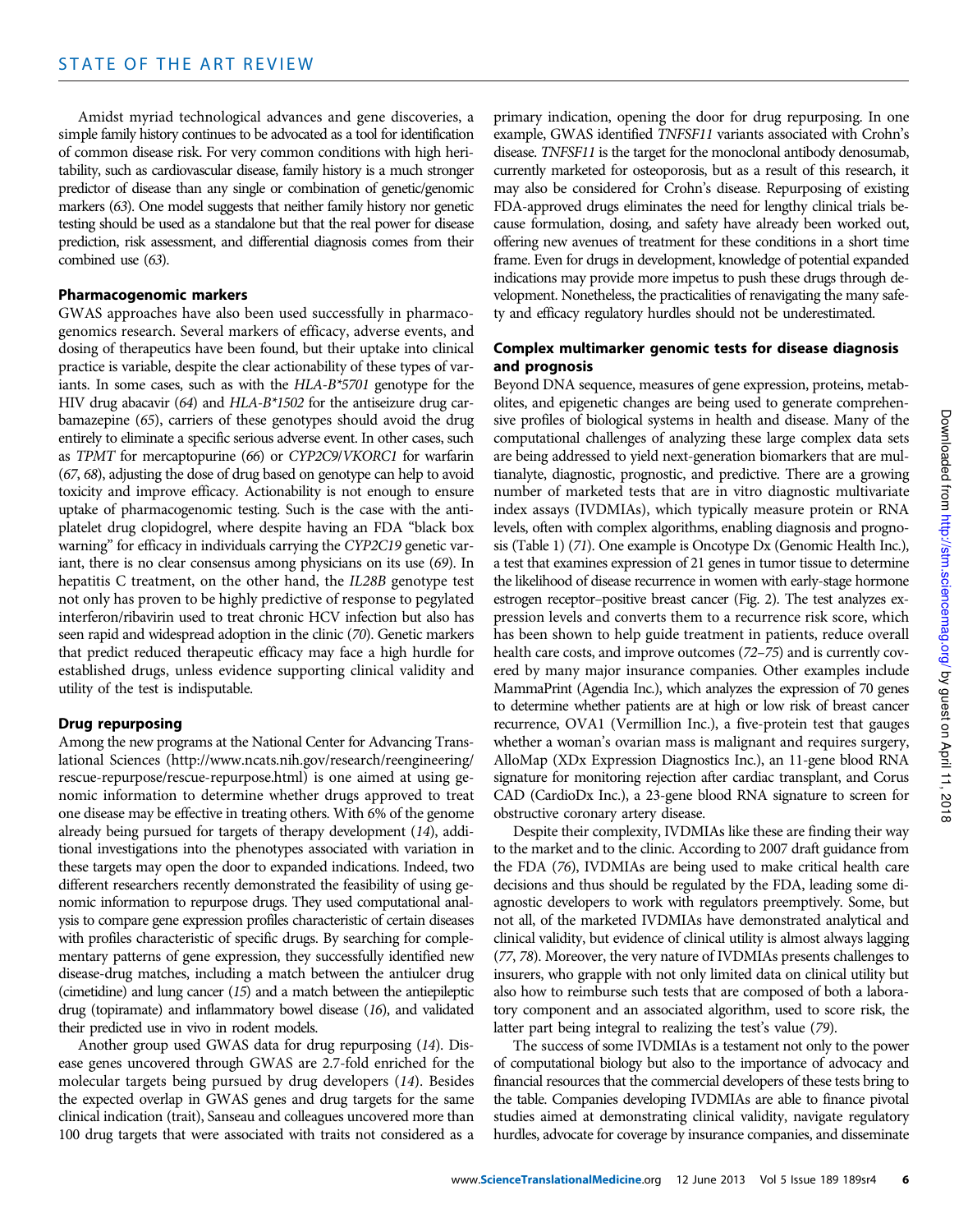their tests through marketing to health care providers. Their efforts offer valuable lessons on the effective translation of genomic tests to medicine.

#### Genomics to assess microbial friends and foes

Another exciting area of genomic medicine involves sequencing the genomes of microorganisms, both the commensal bacteria that regularly inhabit our bodies (the human microbiome) (80) and the infectious agents that cause acute and sometimes fatal diseases (81). This past year, the Human Microbiome Project published the first results of its study of the microbial populations inhabiting various human body sites (82). Besides providing reference sequences for many taxa, the major findings from the analysis of this healthy cohort included correlation of groups of organisms with host characteristics including ethnicity, age, and body mass index. Further research in this area has begun to uncover relationships between human microbial communities and diseases such as diabetes, asthma, psoriasis, atherosclerosis, obesity, and others (83, 84). In one example, the gut microbiome has been linked to inflammatory bowel disease, with patients showing dysbiosis of their gut microbiome, specifically an expansion of the Proteobacteria phylum that may lead to inflammation (85). This study, along with others from GWAS showing that patients with inflammatory bowel disease bear polymorphisms of genes conferring gastrointestinal innate immunity, has led investigators to implicate host immune responses to Proteobacteria in the etiology of inflammatory bowel disease (86). Moreover, strategies to modify the gut microbiome are being explored as treatments for inflammatory bowel disease, including the use of fecal microbiota transplantation or engraftment of microbiota from a healthy donor into a recipient (87). The burgeoning study of the human microbiome holds tremendous promise for personalized medicine because microbial composition can be altered noninvasively through diet or the use of probiotics or antibiotics.

In the area of infectious disease, NGS of pathogenic microorganisms can supplant the need to first grow them in culture, previously a major impediment to pathogen identification. For example, in 2003, sequencing of samples from infected patients with the severe acute respiratory syndrome (SARS) allowed investigators to identify the causative agent as a coronavirus (88). Comparison of sequences of multiple isolates of an organism from a single epidemic gives a picture of the organism's evolution, allowing one to infer where the outbreak began and how the infection spread. Sequencing was used to determine the origins of historical outbreaks of cholera (89), tuberculosis (90), and the 2009 H1N1 influenza outbreak as well (91). Similarly, the source of carbapenem-resistant Klebsiella pneumoniae in a recent hospital outbreak was identified by sequencing isolates of the bacteria from infected individuals and examining the genetic differences (92). From these data, scientists were able to determine the chronology of infection, the likely silent carriers who transmitted the infection, and the hospital equipment that may have acted as a reservoir for the bacteria, even after standard decontamination procedures. The genomic analysis was also able to pinpoint when resistance to carbapenem first developed. The ability to sequence microorganisms in a clinically relevant timeframe means that these methods can now be applied in real time. For example, an outbreak of methicillin-resistant Staphylococcus aureus was recently curtailed in a hospital after applying genome sequencing to assess evolution of the epidemic (13).



Fig. 3. Challenges facing genomic medicine. Shown are the obstacles on the path from genome discovery to clinical medicine. These obstacles include test awareness (diffusion of innovation), building the evidentiary framework needed to support the clinical validity and utility of genomic tests, implementation of genomic medicine into the clinical workflow, ethical issues surrounding genomic testing, regulatory and reimbursement hurdles, and the education of health care workers and patients alike.

## CHALLENGES AND OPPORTUNITIES FOR GENOMICS IN MEDICINE

In the past decade, applications of genome research have been pursued across the spectrum of disease management, from risk assessment through diagnosis, prognosis, and treatment. Several themes in diagnosis and treatment are emerging (Fig. 2). First, as the knowledge of the genomic underpinnings of disease increases, the definition of self is likewise expanding. This self includes not just the germline human genome inherited from our parents but also somatic changes in the genomes of tumors, the genomes of commensal microbes that regularly inhabit our body, and the genomes of pathogenic organisms. Second, the influence of genomics on medicine is moving the diagnosis of diseases toward the earliest possible point in the course of disease, before clinical manifestation. Third, genomic testing is occurring earlier in the life of a human, moving from adulthood to childhood, the neonatal period, and even prenatally. Finally, pharmacogenomics is providing a potential means of improving response to therapies, enhancing safety, optimizing dosing, and tailoring treatment to the molecular underpinnings of disease. Notwithstanding this progress, significant barriers are impeding the rapid translation of genomic discoveries into medical practice.

Whereas research continues on the development, validation, and utility of genome-based biomarkers, attention is now appropriately shifting to addressing the roadblocks in translational genomic medicine, from discovery to clinical implementation (93). Here, we highlight some of the most pressing challenges (Fig. 3) along with innovative solutions. What is becoming clear as the field progresses is that integration of genomic medicine into practice requires changes in the infrastructure, processes, and culture along the entire path from discovery to health care delivery.

#### Evidentiary framework

Building the evidentiary framework needed to convince the FDA to approve genomic tests, insurance companies to cover them, and physicians to use them is perhaps the biggest challenge facing the field of genomic medicine. In this area, genomic medicine may benefit from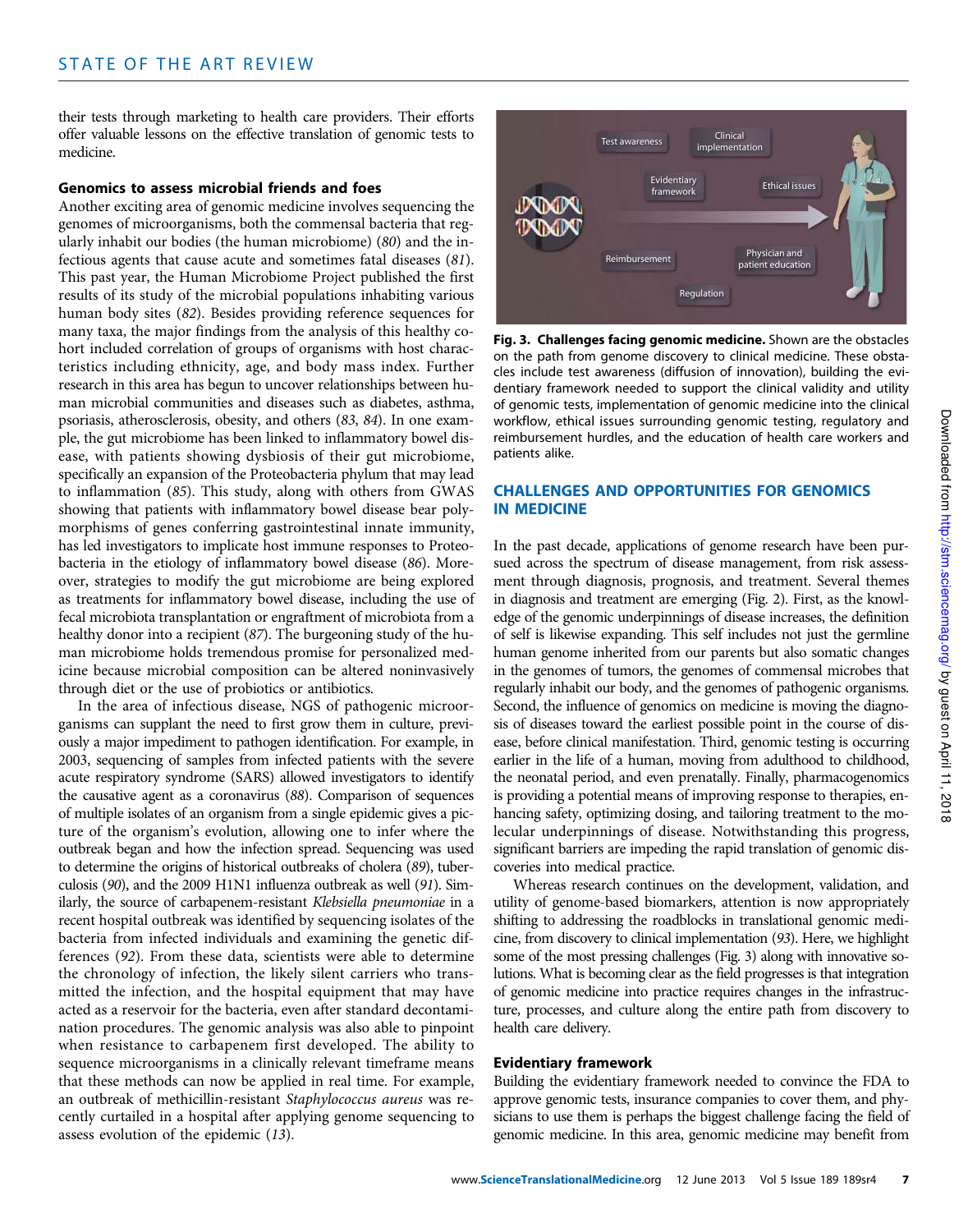partnering with public health agencies, which have vast experience in epidemiology and surveillance. The Office of Public Health Genomics at the U.S. Centers for Disease Control and Prevention has developed a framework for evaluating emerging genetic tests. Their ACCE model encompasses four areas: analytic validity (how accurately and reliably the test measures the genotype of interest), clinical validity (how consistently and accurately the test detects or predicts the intermediate or final outcomes of interest), clinical utility (how likely the test is to significantly improve patient outcomes), and ethical, legal, and social implications that may arise in the context of using the test (94). Analytic validity is usually in the purview of the testing laboratory, which undertakes a relatively straightforward process to ensure accurate detection and reporting of the assay results. The bigger challenge is establishing clinical validity and utility, a process that requires data curation from the primary scientific literature and, ultimately, carrying out expensive and time-consuming prospective randomized clinical trials.

The financial burden on a diagnostic developer to conduct randomized clinical trials is substantial. As a result, a number of publicprivate consortia of stakeholders have emerged to pool resources and validate genomic biomarkers. The Biomarker Consortium (http:// biomarkersconsortium.org) is one such example where government and pharmaceutical companies are collaborating on the discovery and qualification of new biomarkers. The Consortium can leverage clinical trial data from multiple pharmaceutical companies, which, when pooled, can markedly increase statistical power and, when coupled with analytical and scientific expertise from academia, government, and the public sector partners, can accelerate and reduce the cost of clinical validation.

In the case of rare diseases, which are the focus of clinical sequencing, or rare outcomes, which are the focus of pharmacogenomic tests for therapeutic toxicities, enrolling adequate numbers of subjects in a randomized clinical trial may not be possible. Moreover, randomized clinical trials do not always represent real-world situations but rather exemplify an ideal circumstance. To address these concerns, some have proposed the use of a pragmatic clinical trial design instead (95, 96). In contrast to randomized clinical trials, with their strict patient eligibility criteria, narrow protocol-driven therapies, and prescribed outcomes, pragmatic clinical trials are conducted in the realworld medical setting, under best-practice conditions with diverse and comorbid patient populations. Although less rigorous in design than randomized clinical trials, the pragmatic clinical trial design could provide an early indication of the value of pharmacogenomic testing. Comparative effectiveness research is a similarly pragmatic approach that uses systematic reviews of existing studies, evidence-quality appraisal, and health outcomes research in real-world practice settings to assess clinical utility. Rapid learning healthcare models are being used for comparative effectiveness research, whereby diverse and interoperable patient clinical and outcomes data are made available, ideally in a robust and real-time fashion, to potentially support clinical practice while simultaneously supporting comparative effectiveness research (97). Coupled with biobanking of patient specimens, the clinical utility of genomic tests can be evaluated in an efficient and costeffective manner (98).

Another consideration is that clinical utility conceived only as improved morbidity and mortality fails to appreciate personal utility for the patient, such as the financial and psychological benefits of resolution of an unknown diagnosis, changes in life-style leading to overall improvements in health, or even family planning, all of which are influenced by knowledge of the genetic susceptibility of disease (99–102). Some groups charged with evaluating genomic tests already recognize that incorporating the concept of personal utility into assessments of clinical utility will more accurately capture the value of these tests (101). Through creative partnerships and study designs and a new appreciation of personal utility, the evidence base for genomic medicine tests will expand and, in doing so, facilitate approval, coverage, and adoption by the health care community.

#### Diffusion of innovation in genomics and medicine

The challenge of diffusion of innovation in health care is not unique to genomic medicine, but the classical venues for disseminating information to health care providers, such as grand rounds and conferences, may be insufficient for capturing the breadth and depth of genomic medicine. Passive approaches, including reading the primary scientific and medical literature, can be time-consuming and overwhelming. Consequently, several efforts are under way to track and make accessible the latest available information on genomic tests (Table 2). For drugs on the market, recommendations for genomic testing can be found in their labels and in a database of drug-test pairs, currently numbering more than 100, maintained by the FDA (103). The Pharmacogenomics Knowledge Base (PharmGKB) is another online resource that includes information on 186 potentially clinically actionable gene-drug associations and genotype-phenotype relationships (104). Much of the information is manually curated from the published literature and is used to write evidence summaries and pharmacogenomic-based drug dosing guidelines. Another resource is GeneTests (http://www.ncbi. nlm.nih.gov/sites/GeneTests), a site focused on Mendelian disorders that includes a directory of genetic testing laboratories and genetic and prenatal diagnosis clinics as well as expert-authored peer-reviewed disease descriptions in a standard format (GeneReviews). GeneTests is slated to be phased out in 2013 and replaced with the National Institutes of Health's (NIH) Genetic Testing Registry, a repository for comprehensive genetic test information that is voluntarily submitted by test providers (105). Currently, the site lists 2793 clinical tests, including pharmacogenetic and other types of tests that are not in GeneTests. Perhaps the most comprehensive list of non-Mendelian genomic tests can be found in a series of Technology Assessment Reports generated by the Tufts Medical Center Evidence-based Practice Center under contract to the Agency for Healthcare Research and Quality. Through horizon scanning of the scientific literature, news, laboratory and commercial Web sites, databases, and other sources, researchers at Tufts University have populated a database, Gene Test Tracker, with available clinical genetic tests relevant to the Medicare population. The current reports cite 154 cancer tests (106) and 127 noncancer genetic tests (107) in development.

Besides databases for tracking available tests, there is a need for curation, evaluation, and synthesis of evidence from published research supporting clinical validity and utility of tests to guide clinicians. Evaluation of Genomic Applications in Practice and Prevention (EGAPP) (http://www.egappreviews.org/recommendations/index.htm), a group formed in 2004 by the Office of Public Health Genomics (108), synthesizes scientific evidence and makes recommendations on appropriate use of genetic tests in clinical practice. In 2009, PharmGKB and the NIH's Pharmacogenomics Research Network initiated a similar effort, the Clinical Pharmacogenetics Implementation Consortium (CPIC) (http:// www.pharmgkb.org/page/cpicGeneDrugPairs) (109). CPIC provides guidelines to help clinicians understand how available genetic test results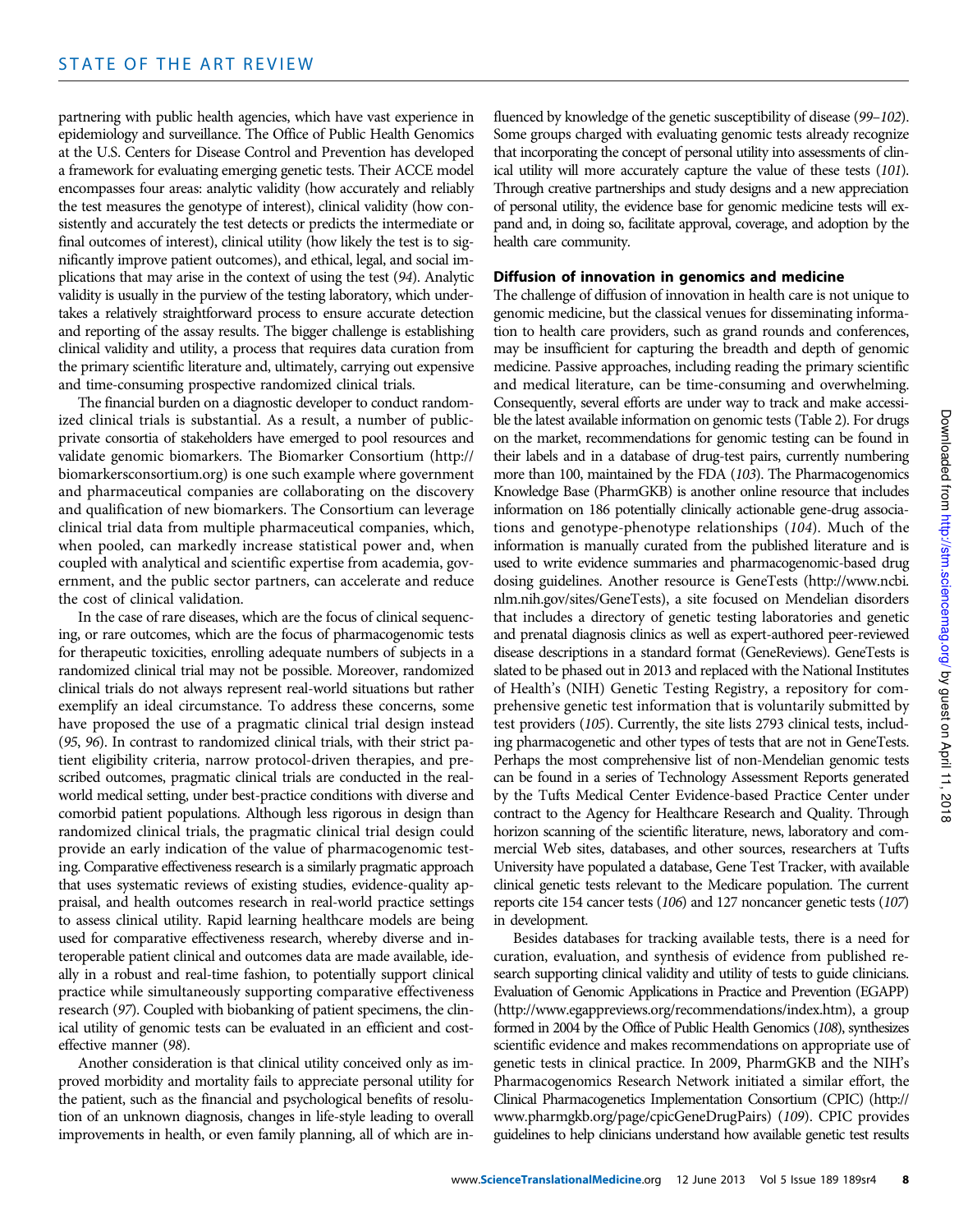| <b>Web site</b>                             | <b>URL</b>                                                                                    | <b>Description</b>                                                                                                                                                                                                                                                                                                   |
|---------------------------------------------|-----------------------------------------------------------------------------------------------|----------------------------------------------------------------------------------------------------------------------------------------------------------------------------------------------------------------------------------------------------------------------------------------------------------------------|
| <b>CPIC</b>                                 | http://www.pharmgkb.org/page/cpic                                                             | Provides freely available, peer-reviewed, updatable, and detailed gene/drug<br>clinical practice quidelines; 6 currently published, 8 under way                                                                                                                                                                      |
| <b>EGAPP</b>                                | http://www.eqappreviews.org/                                                                  | Synthesizes scientific evidence and makes recommendations on appropriate<br>use of genetic tests in clinical practice; 8 evidence reports and 6<br>recommendations currently available                                                                                                                               |
| Evidence aggregator                         | http://www.hugenavigator.net/GAPPKB/<br>evidencerStartPage.do                                 | Search engine for evidence reports, systematic reviews, recommendations, or<br>quidelines in genetic tests and genomic applications                                                                                                                                                                                  |
| FDA biomarkers                              | http://www.fda.gov/drugs/scienceresearch/<br>researchareas/pharmacogenetics/<br>ucm083378.htm | List of pharmacogenomic biomarkers on drug labels (link to<br>drug labels provided); currently includes >100 biomarker-drug pairs                                                                                                                                                                                    |
| <b>GAPP Finder</b>                          | http://www.hugenavigator.net/GAPPKB/<br>topicStartPage.do                                     | A continuously updated, searchable database of genetic tests in transition to<br>practice; currently includes 519 tests                                                                                                                                                                                              |
| GeneTests                                   | http://www.ncbi.nlm.nih.gov/sites/GeneTests/                                                  | Information on genetic tests, mostly for rare Mendelian disorders. Site<br>includes directory of testing laboratories, genetic and prenatal diagnosis<br>clinics, and expert-authored peer-reviewed disease descriptions<br>(GeneReviews); currently includes >2900 disease entries; due to be phased<br>out in 2013 |
| Genetic testing registry                    | http://www.ncbi.nlm.nih.gov/gtr/                                                              | Central location for voluntary submission of genetic test information by<br>providers; includes information on test methodology, validity, evidence<br>of the test's usefulness, and laboratory contacts and credentials;<br>currently includes >1200 fully registered tests for >500 conditions                     |
| PharmGKB                                    | http://www.pharmqkb.org                                                                       | Information on potentially clinically actionable gene-drug associations<br>and genotype-phenotype relationships; currently lists 186 well-known<br>pharmacogenomic associations and provides 46 summaries for very<br>important genes                                                                                |
| PLoS currents: evidence<br>on genomic tests | http://currents.plos.org/genomictests/                                                        | Online, open-access journal publishing evidence reviews and recommendations<br>on genomic tests; currently has 23 genomic test reviews                                                                                                                                                                               |

Table 2. Genomic medicine's address book. Shown are sites that curate available genomic tests and the evidence to support their use.

should be used to optimize drug therapy. Currently, CPIC has published recommendations for six gene-drug pairs, with eight more under way. GAPPKB (http://www.hugenavigator.net/GAPPKB/home.do), an integrated, searchable knowledge base, is also attempting to fill this gap. This online resource developed by the Office of Public Health Genomics features the GAPP Finder, a continuously updated, searchable database of genetic tests in transition to practice; Evidence Aggregator, an application that facilitates searching for evidence reports, systematic reviews, recommendations, or guidelines in genetic tests and genomic applications; and PLoS Currents: Evidence on Genomic Tests, an online, open-access journal publishing evidence reviews and recommendations on genomic tests. These early attempts at supporting diffusion of innovation are a laudable first step, but a more sustainable means of curating data on available tests, annotating the scientific literature, and gathering evidence to support genomic tests in an efficient, dynamic, and timely manner needs to be developed.

# Clinical implementation

In order for genomic medicine to be practiced, it must be woven into current systems of healthcare delivery, with due consideration not only to the providers of healthcare but also to the organizations in which they practice as well. Implementation scientists have outlined various aspects that need to be considered in order for genomic medicine to take hold in the clinical setting (110). Beyond the scientific soundness of the genomic test, measured by a strong evidentiary base and regard for potential benefits and harms, is consideration of how the new test will integrate into the clinical workflow. Consideration should be given to aspects such as access to a laboratory certified by the Clinical Laboratory Improvement Amendments (CLIA) of 1988, methods for sample preparation and transport, test ordering, receipt, and delivery of results. Although these features are not unique to genomic testing, their implementation is complicated by issues of privacy, complex interpretation of results, and the need to involve third parties for counseling in some cases. These facets may require the development of new systems to accommodate genomic tests (111). For example, surgical and interventional radiology services are accustomed to fixing tissues in formalin to preserve them for analysis at a later date, but NGS works best on fresh tissues. Either adapting NGS technology to work within the constraints of current tissue handling procedures or modifying those procedures to allow collection of fresh or fresh-frozen tissues may be necessary (112).

A robust means of integrating genomic data into electronic health records will be required, with consideration of not only data storage formats and privacy issues but also appropriate decision support tools for prompting their use at the point of care and delivering results in an easily interpretable format (113–115). To meet these needs, NGS companies like Knome (http://www.knome.com) are developing their own plug-and-play bioinformatic support tools, and commercial vendors of electronic health records have begun to address genomicrelated applications as well (113). Some patients may opt to self-manage their own genomic data in a personal health record such as Microsoft Health Vault (http://www.microsoft.com/en-us/healthvault) or Dossia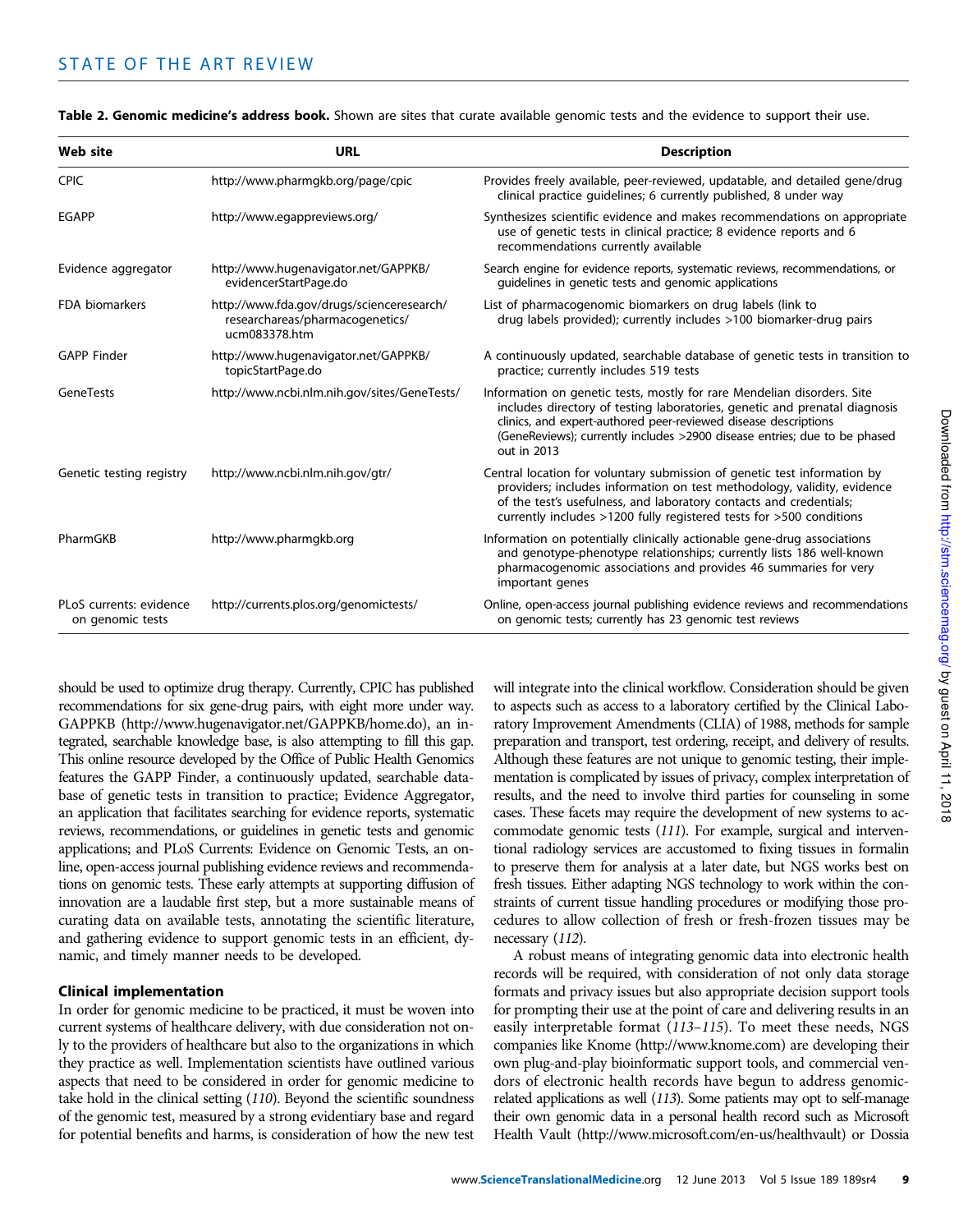(http://www.dossia.org) as a safeguard. Currently, there are several examples of decision support tools, such as Warfarin Dosing (http:// www.WarfarinDosing.org), but they are typically standalone tools and not part of routine clinical workflow. To maximize their effectiveness, such tools should be integrated into electronic health records. Tapping into the collective knowledge and experience of various institutions working in this space would greatly facilitate this effort. Ultimately, a national, standardized technical architecture for integrating clinical decision support into electronic health records will be required. Notable efforts in this space include those of Health Level 7 (http://www.hl7.org), an organization that provides interoperability standards for the exchange, integration, sharing, and retrieval of electronic health information. Through their Clinical Genomics Workgroup, this organization has developed a standards guide for genetic testing that includes document templates to support integration of genetic testing into electronic health records (116). Appropriate clinical decision support, provided in the context of the electronic health record, will greatly facilitate the diffusion and uptake of genomic medicine.

#### Regulation of genomic tests

Regulation of genomic tests is both a public health issue and, ultimately, an economic one. Physicians and patients alike look to government regulators to assure them that the tests have been carefully scrutinized for their safety, efficacy, and intrinsic value. Currently, two federal organizations are in charge of regulating genetic tests (117). A small percentage of genetic tests are sold as diagnostic devices, meaning that a company makes and sells genetic test kits to a laboratory for testing, and these are regulated by the FDA's Office of In Vitro Diagnostics. Before marketing, the analytical validity of the device must be assessed, but in cases where clinical performance has not been well established, the clinical validity is examined as well. The specific degree of regulation of medical devices is currently tailored to their level of risk: class I (low risk, few regulatory controls), class II (moderate risk), and class III (high risk, more controls, including submission of a premarket approval application) (117). Many genomic tests will fall into class II, as is the case with genetic tests for drug-metabolizing enzymes (118). Some genomic tests will fall into class III, for example, those that alter a therapeutic decision in such a way as to expose individuals to potentially harmful treatments, such as radiation therapy in cancer. Recent guidance from the FDA clarifies the principal factors it considers when making benefit-risk determinations on medical devices (119).

Most genetic tests today are developed and offered by individual laboratories as laboratory-developed tests, and these laboratories are overseen by the Centers for Medicare and Medicaid Services (CMS). CMS is primarily concerned with monitoring the laboratory's compliance with CLIA regulations in their testing procedures. For years, the FDA has claimed enforcement discretion and opted not to regulate laboratory-developed tests unless they were deemed "high risk," as in the case of IVDMIAs (76). However, the selective approach to regulate only a subset of high-risk laboratory-developed tests has led to more confusion and created an uneven playing field. Moreover, the rise of direct-to-consumer genetic testing companies, those that bypass physicians and market their services directly to patients outside the medical setting, has brought regulatory oversight of genomic tests in general to the forefront (120). On the basis of a series of recommendations by the U.S. Department of Health and Human Services Secretary's Advisory Committee on Genomics, Health, and Society to enhance oversight (121), the FDA has responded with a 2010 notice stating that

they may actively regulate not just high-risk tests but all laboratorydeveloped tests (122). Regulation of genomic tests is a moving target that needs to strike a balance between commercial interests and patient safety to move genomic medicine forward.

#### Coverage and reimbursement

Although FDA approval of a genomic medicine test may improve the likelihood of coverage by insurance companies, it is no guarantee. Whether an insurance plan covers genetic testing depends on several factors, including consumer demand, opinions of professional organizations, integration into clinical guidelines, and, most importantly, the strength of evidence supporting a test's analytical and clinical validity and clinical utility (123). Private insurance plans all make their own decisions regarding whether to cover and how much to reimburse for a genomic test, and it can vary on a case-by-case basis within those plans. Nonetheless, private insurers often mimic the coverage decisions of Medicare, as the largest provider of health insurance in the United States. Medicare decisions are made by CMS, which has a policy of reimbursing tests that are reasonable and necessary for diagnosis or treatment of an illness or injury. However, CMS does not typically reimburse screening tests, including genetic predisposition tests, except in the presence of signs and symptoms of disease. CMS's Medical Evidence Development and Coverage Advisory Committee met in 2009 to discuss what types of evidence will be needed to evaluate screening genetic tests for Medicare coverage (124). This information should help guide future development of genomic tests to improve their likelihood of coverage.

In a further sign that the field is moving forward, the American Medical Association issued a new coding system for molecular diagnostics, and the CMS has been deliberating on how to reimburse these tests (125). One of the key challenges will be obtaining reimbursement not just for the pathology laboratories that are running the tests but also for the physicians or other health care workers who are interpreting the tests. Coverage and reimbursement of genomic tests is evolving, but in the current system of healthcare delivery, it remains an essential component that needs to be addressed to see widespread uptake of genomic medicine.

# Ethical, legal, and social issues

Many of the ethical, legal, and social issues related to genomic medicine such as patient privacy, selective termination of pregnancies based on genetic information, and patentability of DNA—have existed since the arrival of genetic testing. In a current landmark case sparked by controversy over the BRCA1 gene patent held by Myriad Genetics— Association for Molecular Pathology, et al. v. U.S. Patent and Trademark Office, et al.—the U.S. Supreme Court is hearing arguments on the patentability of genes (126). The ruling will have implications for diagnostic use of gene patents, affecting developers of diagnostics and patients alike. Privacy is another issue that has been reignited by the introduction of NGS and fueled by an atmosphere of collaborative, open-access public data sharing. Studies of publicly available sequence data have shown that patients in research studies can be identified by their genome sequences (127, 128). These findings demonstrate the potential for sequence data to expose patient identities, with significant implications for not only the individual but also their family members and possibly the larger community to which they belong. The 2008 Genetic Information Nondiscrimination Act is a U.S. federal law that bars insurers and employers from discriminating on the basis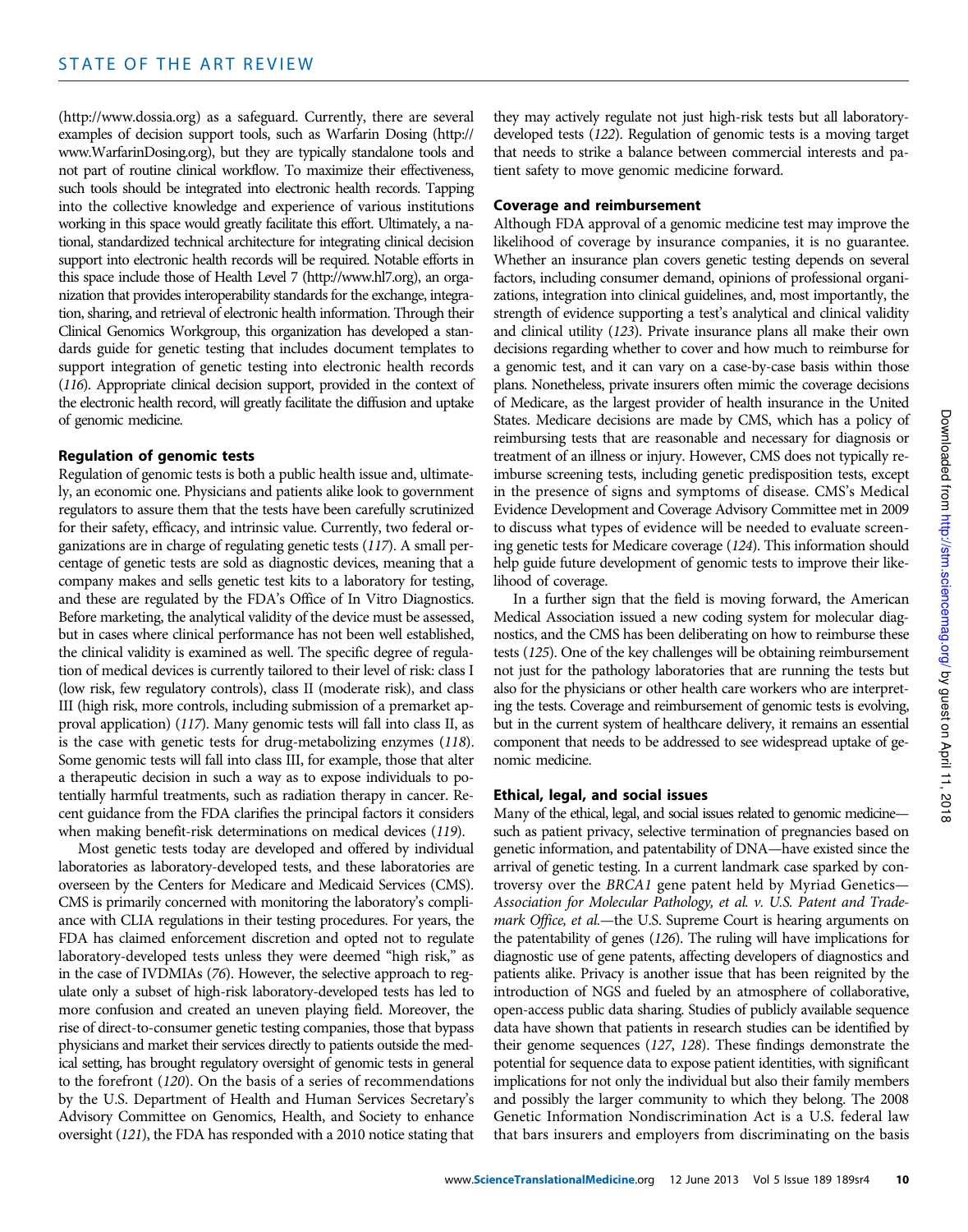of genetic information, but it does not pertain to long-term disability or life insurance, nor does it protect against stigmatization. The application of NGS to noninvasive prenatal testing has also rekindled an old concern over the misuse of genetic information to perform selective abortion, already an ethically and politically contentious issue. Fear that decisions will be made on the basis of trivial genetic traits has reopened the debate about which health conditions, if any, are sufficient grounds to justify abortion (129).

The ability to uncover all genetic variants in a subject through NGS also raises a new dilemma: whether to disclose to patients potentially clinically meaningful variants unrelated to the primary indication for sequencing, so-called secondary or incidental findings (128, 130). On average, every human has several hundred coding region variants in their genomes, most of which have unknown health consequences (6). Who decides which of the discovered mutations are clinically relevant and under what circumstances the incidental findings of NGS, of either known or unknown health significance, should be shared with patients are hotly debated topics. The American College of Medical Genetics advocates for clear policies related to return of results, stating that patients should be informed of those policies and understand what types of information might be reported back to them and under what circumstances, as well as recommending that patients should be able to opt out of receiving certain findings (131). In their recently published position statement, the American College of Medical Genetics recommends that laboratories conducting exome and genome sequencing for clinical use should notify physicians about their patients' status for a number of specific conditions, genes, and variants that are found during the sequencing (132). This position has been controversial because it is seen to be at odds with patient autonomy and the rights of children to not learn about genetic predisposition to adult-onset conditions. This has led the American College of Medical Genetics to release a statement clarifying their position (133).

The limited understanding of the health implications of genetic variation uncovered through NGS is concerning. In 2011, the National Human Genome Research Institute sponsored a workshop, ClinAction, to devise a plan for systematically evaluating and cataloguing genetic variants based on their clinical actionability (134). The experts in attendance proposed storing data on actionable variants in a new database, ClinVar (http://www.ncbi.nlm.nih.gov/clinvar), which could be integrated into the clinical workflow. Initially, the database will be populated with existing variants catalogued in the Online Mendelian Inheritance in Man database (http://www.omim.org), GeneReviews (http://www.ncbi.nlm.nih. gov/sites/GeneTests/review), Locus-Specific Mutation Databases (http:// www.hgvs.org/dblist/glsdb.html), and other sources, but will grow as new discoveries are made. An important aspect of this effort is the need to guard against false-positive results that can occur in NGS studies based on single patients or families, and for which very strict peer review of the scientific evidence linking the genetic variant to disease is warranted. Fortunately, discourse on incidental genetic findings as well as other ethical issues is occurring in parallel with development of genomic medicine as the research community strives to balance innovation with responsible use of new technologies.

#### Education

There is a growing sentiment that uptake of genomic medicine is slow because health care providers lack adequate training in genomics. One study found that describing a test as genetic (versus nongenetic) significantly decreased a physician's likelihood of offering the test (135).

Primary healthcare providers will likely assume prominent roles at the front lines of genomic medicine, taking responsibility for administering new tests and fielding questions from informed patients. Hence, they will not only need to be armed with practical information on what tests are available, when and how to use them, where to get them done, and what to tell patients, but also require a conceptual foundation on which to build their capacity to evaluate and deliver genomics in the course of clinical care. Although most physicians have heard of pharmacogenomics (136), few are aware of direct-to-consumer genetic testing (137), and with the rapid pace of discovery, staying on top of the latest available genomic medicine tools will be a daunting task. Research has shown that few primary care providers feel comfortable ordering genomic tests or explaining test results to patients (136, 137), and most feel an urgent need for genetics education (138).

In their report on genetics education, the U.S. Department of Health and Human Services Secretary's Advisory Committee on Genomics, Health, and Society highlighted factors that contribute to the limited genetics education of healthcare professionals, including issues such as a crowded curricula, lack of knowledgeable faculty, lack of evidence-based guidelines in genetics, and misconceptions about the nature of genomic medicine (139). The committee recommended modifications in medical, dental, nursing, public health, and pharmacy school curricula and in medical residency training programs to ensure that healthcare professionals entering the workforce are well trained in genetics. These recommendations prompted the National Coalition for Health Professional Education in Genetics to develop specific core competencies for all health care professionals on knowledge, skills, and attitudes needed to effectively deliver genomic medicine (140).

But still unresolved are the best methods to educate health care providers. In the last few years, several university medical schools have made significant efforts to fill the genomics education gap (141–144). These efforts include targeting curriculum to medical students and residents in training and continuing medical education for practicing professionals. There is a push to introduce topics related to genomic medicine even earlier, during undergraduate training. However, improving overall genomics literacy of health care providers is only one piece of the puzzle, and keeping pace with this rapidly evolving field will be a continuous challenge.

Enhanced genomic education not only is key for health care providers but also extends to all professions that genomic medicine touches upon. Policy-makers, regulators, lawyers, investors, insurance underwriters, and others will need some understanding of genomics to move genomic medicine forward. It remains unclear how these professionals will receive this information. Moreover, acceptance of genomics ultimately may require a level of comfort on the part of the patient, who may be concerned about privacy and discrimination or confused about the implications of a particular genetic test result. This may be especially problematic for patients obtaining genomic data through direct-to-consumer test providers. Studies find that more than one-third of U.S. adults have limited health literacy (145), which in turn affects understanding of print and oral communications about genetic and genomic information (146). Historically, genetic counselors have been responsible for putting genetic information into context for patients undergoing genetic testing, but these situations have mainly involved Mendelian traits with clear inheritance and strong effects and have occurred in the domain of specialty genetics clinics. As genomics spreads from specialty clinics to more mainstream medicine where primary care physicians will be utilizing genomic information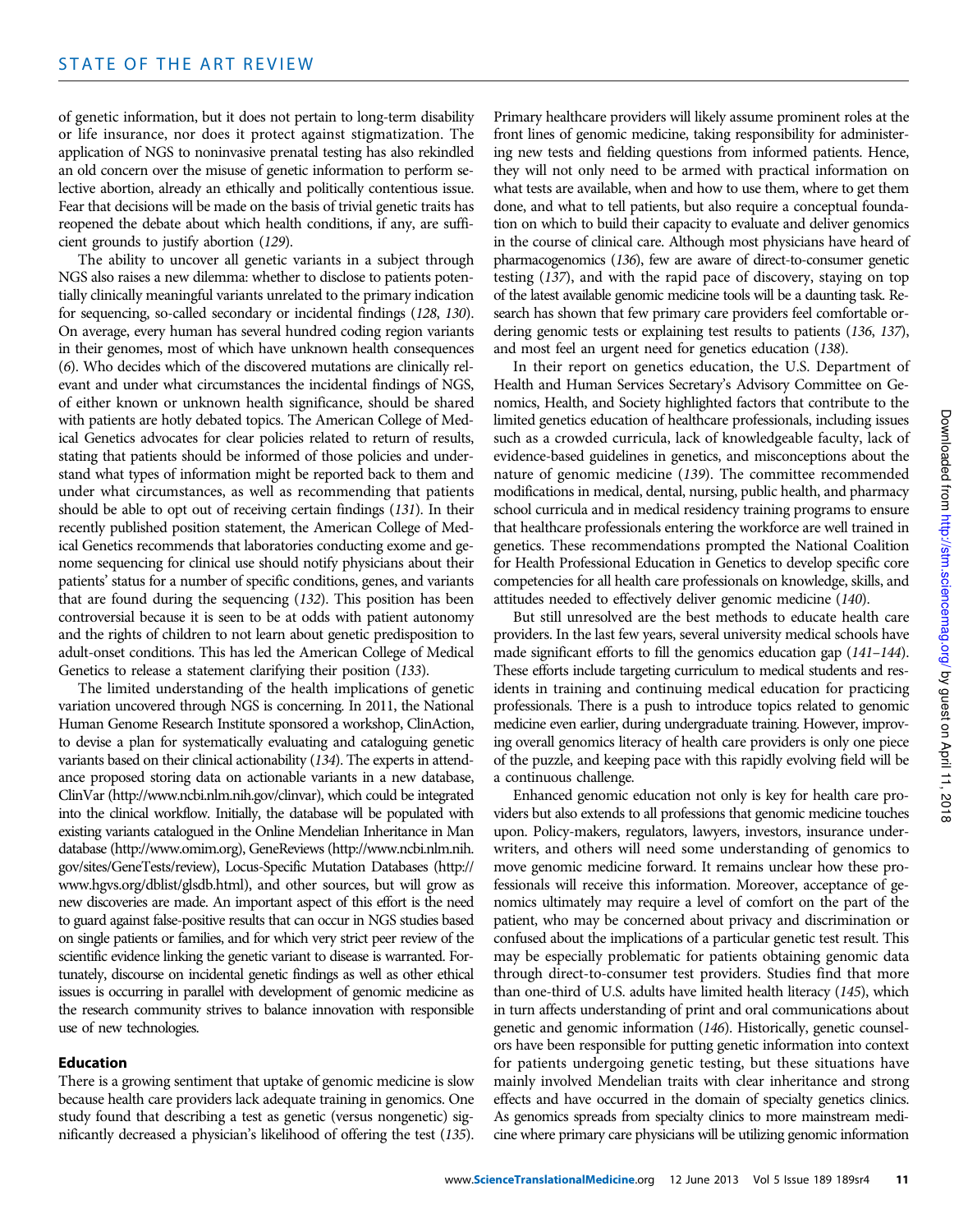for clinical decision-making, the demand for genetic counselors may far outstrip the supply, making this model impractical. Alternative solutions, including additional training, and perhaps certification, of primary health care providers in the delivery of genomic medicine will need to be considered. In addition, improvement in the formal primary and secondary education of consumers in the areas of scientific and health literacy will enhance informed decision-making (93).

#### FUTURE EXPECTATIONS

The late 1990s marked what many consider to be the dawn of the era of personalized medicine, when the full human genome was being revealed for the first time and scientists were beginning to explore the many ways that this information could be used to improve medicine (147). Today, genome research has delivered promising new tools for disease management, and early signs of uptake at academic medical centers are encouraging. To be sure, the pace of implementation has been slower than anticipated, and genomic medicine is far from mainstream. Nonetheless, the challenges that prevent more widespread uptake are not intractable but will require a concerted effort by the many stakeholders in the field to overcome.

Moving forward, technological advances will continue to drive discovery. New applications of NGS are on the horizon, including profiling of immune cell repertoires (5) for monitoring hematological malignancies (148, 149) and responses to vaccines (150), and detecting solid transplant rejection (151), just to name a few. Third-generation sequencing platforms are expected to provide longer read lengths, chromosome phasing, and reduced time and cost, increasing the accuracy, capacity, and turnaround time for genome sequencing (152). Not only will future research efforts lead to new markers and tools to predict and manage disease at an increasing rate, but we also may see fundamental shifts in how we define disease, how medicine is delivered to patients, and how consumers manage their own health and affect change.

#### Creative partnerships and a rise in consumer-driven genomic research

The pace of genomic biomarker discovery will continue to accelerate through creative research and funding partnerships. Large diseasecentered consortia are already bringing together investigators to collaborate and pool data and resources. For example, the International Cancer Genome Consortium (153) involves 51 project teams contributing genomic data from 24,000 tumors across a wide spectrum of cancers (http://icgc.org). The open-access movement will continue to promote data sharing through portals such as Gene Expression Omnibus (http://www.ncbi.nlm.nih.gov/geo) and dbGaP (http://www.ncbi.nlm. nih.gov/gap), where any qualified investigator can generate hypotheses and analyze data. Educated patients are also becoming a driving force behind personalized medicine. The movement toward consumer-driven health care has empowered patients, leading them to seek information on medical conditions through the Internet, track their own health history through personal health records, and obtain genomic data through direct-to-consumer genetic testing companies. The downside of this trend is that, without a medical professional to help with the interpretation of the information, patients may misinterpret their genetic information, which could lead to unnecessary stress or misinformed health decisions. Patients are now networked through social media, sharing

information on health conditions through sites like PatientsLikeMe (http://www.patientslikeme.com) and, in some cases, bypassing the medical establishment altogether. Crowd-sourcing, crowd-funding, and participant-driven research are also on the rise. The direct-toconsumer genetics company 23andMe has proven the feasibility of web-based collection of self-reported data from an engaged cohort of research participants that can be used for genomic research in some cases (154). Although these efforts are not without their caveats, including the potential for bias and confounding leading to spurious results (155, 156), and will not replace carefully designed epidemiological studies, they represent an innovative approach to overcoming some of the financial and logistical constraints inherent in genomic research. Another example of this trend is the newly launched American Gut project (http://humanfoodproject.com/american-gut), an open-source, community-driven effort to characterize the microbial diversity of the American public where study subjects are recruited online and not only participate in research but also help to fund it.

#### New taxonomy for disease

In the coming years, we will likely see a fundamental shift in how disease is classified. Currently, diseases are classified on the basis of subjective clinical signs and symptoms and, in some cases, objective laboratory or image-based tests. Absent from this framework in most cases is a measure of the perturbed molecular pathways that characterize the disease. Genomics is poised to deliver molecularlevel definitions of the physiological processes underlying diseases, suggesting treatments targeted at the molecular lesions instead of the symptoms. Nowhere is this more evident than in cancer, where subclassification of disease is having a tangible effect on treatment and where tissue of origin is secondary to the molecular profile of the tumor. The current disease classification system used in the health care industry as a basis for diagnosis and reimbursement is the International Statistical Classification of Diseases and Related Health Problems (ICD), currently in its 10th revision (ICD-10) (157). The ICD-10 for oncology already incorporates genomic factors to distinguish subtypes of cancer (158–160). ICD-11, the next revision, due to be published in 2015, promises to expand this theme. Momentum on creating a new disease taxonomy is growing, as evidenced by an extensive report on development of precision medicine by the National Research Council of the U.S. National Academies of Science (161) and the prioritization of precision and personalized medicine this year by the World Economic Forum (162).

#### New methods for delivering genomic medicine preemptively

Because the cost of sequencing continues to decline and the analytical issues abate, it is conceivable that individuals will have their genome sequenced at some point in their lives, perhaps even at birth. Health systems will likely incorporate all or part of one's genomic information into their electronic medical record. Thus, critical information on pharmacogenetic markers of toxicity or drug response, for example, would be available preemptively, before prescribing a drug. This model is already being piloted in the NIH's eMERGE program (163) at Vanderbilt University as part of their PREDICT initiative (164) and at other institutions as well (165). Compared to current testing practices, such an approach could provide a more cost-effective means to capture and treat rare, preventable genetic diseases missed by the current health care system, aid in future family planning, and improve safety and efficacy of therapies.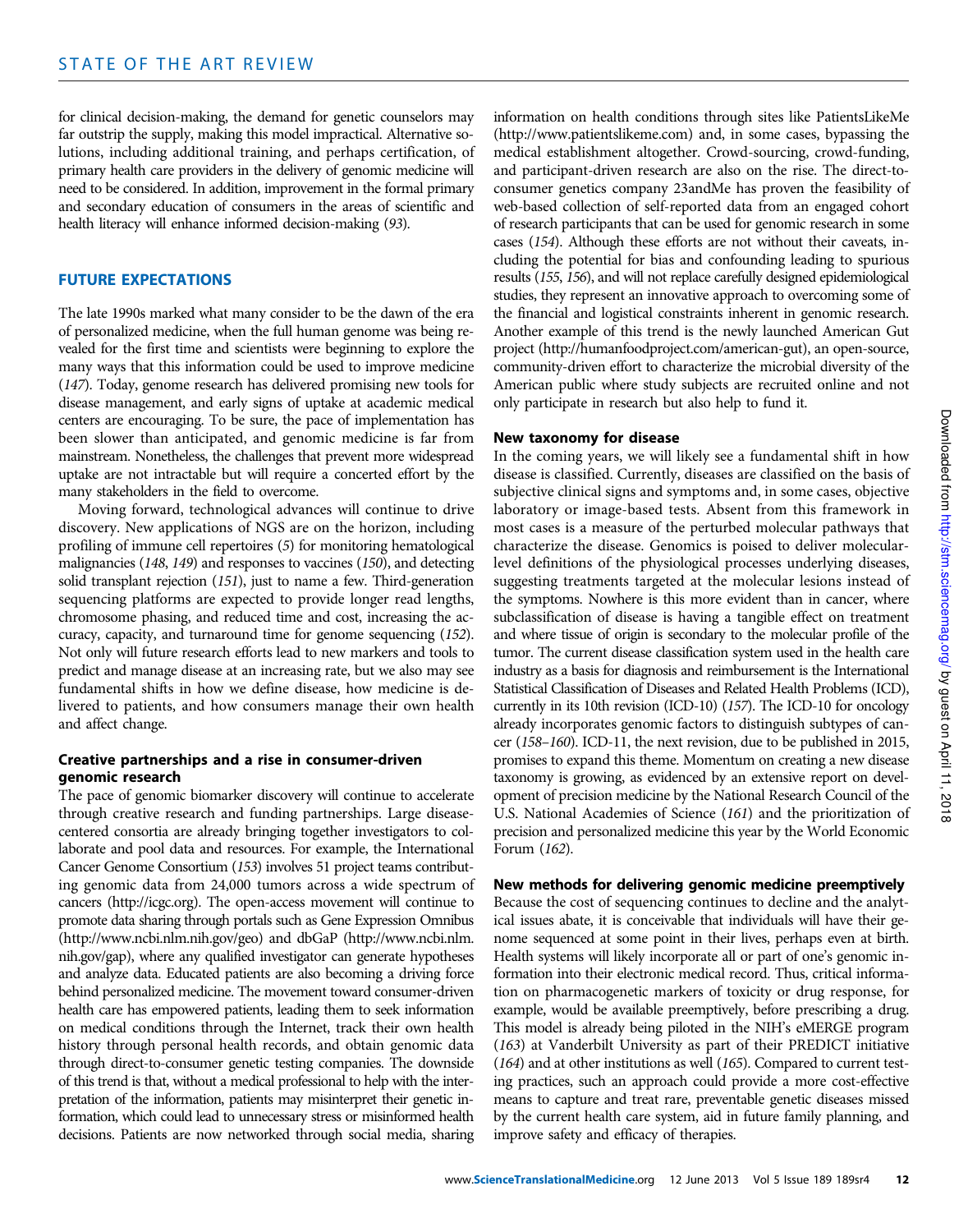#### Point-of-care diagnostics and digital medicine

New ways of delivering personalized medicine are being developed for use at the bedside and beyond. Point-of-care diagnostic tests will facilitate rapid diagnosis at the patient's bedside, physicians' offices, emergency rooms, and at home (166). We will see a rise in the use of digital medicine, where patients monitor their own vital statistics at home through sensors and handheld devices and send data directly to their doctor (167). One day, this monitoring may include dynamic measures of the genome including longitudinal, integrated personal "omics" profiles (168) or gene expression changes indicative of exposure to infectious agents (169).

#### Rise in third-party genomic information brokers

Genome interpretive services will emerge to assist clinicians in understanding the meaning and actionability of genome information, much the same way as radiologists assist in the interpretation of imaging. This nascent field currently includes startup companies like Knome (http://www.knome.com), Personalis (http://www.personalis.com), Omicia (http://www.omicia.com), Genomatix (http://www.genomatix. de), Cypher Genomics (http://cyphergenomics.com), Silicon Valley Biosystems (http://www.svbio.com), and GenomeQuest (http://www. genomequest.com), who are offering software, computer infrastructure, and services required to process, analyze, and store patient sequence data and, in some cases, even produce tailored diagnostic reports.

#### **CONCLUSION**

Genomic medicine—only an aspiration 10 years ago— is beginning to emerge across the entire clinical continuum from risk assessment in healthy individuals to genome-guided treatment of complex diseases in patients. Technology continues to propel the field forward, but translating discovery into routine use is complex, requiring changes in the fundamental processes of regulation, reimbursement, and clinical practice. Progress is tempered by consideration of ethical issues and the need to fill the education gap that exists for health care providers and consumers alike, which makes it difficult to keep pace with advances in the field. External forces from social networking to digital and information technologies are enabling consumers to take health matters into their own hands, generating momentum like never before. Today, we are on a path toward implementation of genomic medicine, but that path is long, mired with obstacles, and potentially perilous. Moreover, it remains to be seen whether genomic medicine will actually improve health, when efforts to implement simpler clinical and preventive strategies have failed. Nonetheless, the movement toward improving disease diagnosis and treatment with genomics is unlikely to halt and there is reason to be optimistic. How will we know when we have arrived? When we stop talking about genomic medicine, and refer to it simply as medicine.

#### **REFERENCES**

- 1. B. B. Spear, M. Heath-Chiozzi, J. Huff, Clinical application of pharmacogenetics. *Trends Mol. Med.* 7, 201–204 (2001).
- 2. R. J. Klein, C. Zeiss, E. Y. Chew, J. Y. Tsai, R. S. Sackler, C. Haynes, A. K. Henning, J. P. SanGiovanni, S. M. Mane, S. T. Mayne, M. B. Bracken, F. L. Ferris, J. Ott, C. Barnstable, J. Hoh, Complement factor H polymorphism in age-related macular degeneration. *Science* 308, 385–389 (2005).
- 3. K. A. Wetterstrand, DNA sequencing costs: Data from the NHGRI Genome Sequencing Program (GSP); http://www.genome.gov/sequencingcosts.
- 4. E. S. Lander, Initial impact of the sequencing of the human genome. *Nature* 470, 187–197 (2011).
- 5. S. D. Boyd, Diagnostic applications of high-throughput DNA sequencing. *Annu. Rev. Pathol.* 8, 381–410 (2013).
- 6. 1000 Genomes Project Consortium, G. R. Abecasis, A. Auton, L. D. Brooks, M. A. DePristo, R. M. Durbin, R. E. Handsaker, H. M. Kang, G. T. Marth, G. A. McVean, An integrated map of genetic variation from 1,092 human genomes. *Nature* 491, 56–65 (2012).
- 7. M. B. Gerstein, A. Kundaje, M. Hariharan, S. G. Landt, K. K. Yan, C. Cheng, X. J. Mu, E. Khurana, J. Rozowsky, R. Alexander, R. Min, P. Alves, A. Abyzov, N. Addleman, N. Bhardwaj, A. P. Boyle, P. Cayting, A. Charos, D. Z. Chen, Y. Cheng, D. Clarke, C. Eastman, G. Euskirchen, S. Frietze, Y. Fu, J. Gertz, F. Grubert, A. Harmanci, P. Jain, M. Kasowski, P. Lacroute, J. Leng, J. Lian, H. Monahan, H. O'Geen, Z. Ouyang, E. C. Partridge, D. Patacsil, F. Pauli, D. Raha, L. Ramirez, T. E. Reddy, B. Reed, M. Shi, T. Slifer, J. Wang, L. Wu, X. Yang, K. Y. Yip, G. Zilberman-Schapira, S. Batzoglou, A. Sidow, P. J. Farnham, R. M. Myers, S. M. Weissman, M. Snyder, Architecture of the human regulatory network derived from ENCODE data. *Nature* 489, 91–100 (2012).
- 8. S. B. Ng, E. H. Turner, P. D. Robertson, S. D. Flygare, A. W. Bigham, C. Lee, T. Shaffer, M. Wong, A. Bhattacharjee, E. E. Eichler, M. Bamshad, D. A. Nickerson, J. Shendure, Targeted capture and massively parallel sequencing of 12 human exomes. *Nature* 461, 272–276 (2009).
- 9. S. B. Ng, K. J. Buckingham, C. Lee, A. W. Bigham, H. K. Tabor, K. M. Dent, C. D. Huff, P. T. Shannon, E. W. Jabs, D. A. Nickerson, J. Shendure, M. J. Bamshad, Exome sequencing identifies the cause of a mendelian disorder. *Nat. Genet.* 42, 30–35 (2010).
- 10. M. Choi, U. I. Scholl, W. Ji, T. Liu, I. R. Tikhonova, P. Zumbo, A. Nayir, A. Bakkaloğlu, S. Ozen, S. Sanjad, C. Nelson-Williams, A. Farhi, S. Mane, R. P. Lifton, Genetic diagnosis by whole exome capture and massively parallel DNA sequencing. *Proc. Natl. Acad. Sci. U.S.A.* 106, 19096–19101 (2009).
- 11. B. Rabbani, N. Mahdieh, K. Hosomichi, H. Nakaoka, I. Inoue, Next-generation sequencing: Impact of exome sequencing in characterizing Mendelian disorders. *J. Hum. Genet.* 57, 621–632 (2012).
- 12. F. S. Ong, K. Das, J. Wang, H. Vakil, J. Z. Kuo, W. L. Blackwell, S. W. Lim, M. O. Goodarzi, K. E. Bernstein, J. I. Rotter, W. W. Grody, Personalized medicine and pharmacogenetic biomarkers: Progress in molecular oncology testing. *Expert Rev. Mol. Diagn.* 12, 593–602 (2012).
- 13. S. R. Harris, E. J. Cartwright, M. E. Török, M. T. Holden, N. M. Brown, A. L. Ogilvy-Stuart, M. J. Ellington, M. A. Quail, S. D. Bentley, J. Parkhill, S. J. Peacock, Whole-genome sequencing for analysis of an outbreak of meticillin-resistant *Staphylococcus aureus*: A descriptive study. *Lancet Infect. Dis.* 13, 130–136 (2013).
- 14. P. Sanseau, P. Agarwal, M. R. Barnes, T. Pastinen, J. B. Richards, L. R. Cardon, V. Mooser, Use of genome-wide association studies for drug repositioning. *Nat. Biotechnol.* 30, 317–320 (2012).
- 15. M. Sirota, J. T. Dudley, J. Kim, A. P. Chiang, A. A. Morgan, A. Sweet-Cordero, J. Sage, A. J. Butte, Discovery and preclinical validation of drug indications using compendia of public gene expression data. *Sci. Transl. Med.* 3, 96ra77 (2011).
- 16. J. T. Dudley, M. Sirota, M. Shenoy, R. K. Pai, S. Roedder, A. P. Chiang, A. A. Morgan, M. M. Sarwal, P. J. Pasricha, A. J. Butte, Computational repositioning of the anticonvulsant topiramate for inflammatory bowel disease. *Sci. Transl. Med.* 3, 96ra76 (2011).
- 17. D. J. Slamon, G. M. Clark, S. G. Wong, W. J. Levin, A. Ullrich, W. L. McGuire, Human breast cancer: Correlation of relapse and survival with amplification of the HER-2/*neu* oncogene. *Science* 235, 177–182 (1987).
- 18. D. J. Slamon, B. Leyland-Jones, S. Shak, H. Fuchs, V. Paton, A. Bajamonde, T. Fleming, W. Eiermann, J. Wolter, M. Pegram, J. Baselga, L. Norton, Use of chemotherapy plus a monoclonal antibody against HER2 for metastatic breast cancer that overexpresses HER2. *N. Engl. J. Med.* 344, 783–792 (2001).
- 19. S. J. Schnitt, T. W. Jacobs, Current status of HER2 testing: Caught between a rock and a hard place. *Am. J. Clin. Pathol.* 116, 806–810 (2001).
- 20. M. E. Hammond, P. L. Fitzgibbons, C. C. Compton, D. J. Grignon, D. L. Page, L. P. Fielding, D. Bostwick, T. F. Pajak, College of American Pathologists Conference XXXV: Solid tumor prognostic factors—Which, how and so what? Summary document and recommendations for implementation. Cancer Committee and Conference Participants. *Arch. Pathol. Lab. Med.* 124, 958–965 (2000).
- 21. V. Pawlowski, F. Révillion, L. Hornez, J. P. Peyrat, A real-time one-step reverse transcriptasepolymerase chain reaction method to quantify c-erbB-2 expression in human breast cancer. *Cancer Detect. Prev.* 24, 212–223 (2000).
- 22. J. S. Ross, E. A. Slodkowska, W. F. Symmans, L. Pusztai, P. M. Ravdin, G. N. Hortobagyi, The HER-2 receptor and breast cancer: Ten years of targeted anti–HER-2 therapy and personalized medicine. *Oncologist* 14, 320–368 (2009).
- 23. T. J. Lynch, D. W. Bell, R. Sordella, S. Gurubhagavatula, R. A. Okimoto, B. W. Brannigan, P. L. Harris, S. M. Haserlat, J. G. Supko, F. G. Haluska, D. N. Louis, D. C. Christiani, J. Settleman, D. A. Haber, Activating mutations in the epidermal growth factor receptor underlying responsiveness of non–small-cell lung cancer to gefitinib. *N. Engl. J. Med.* 350, 2129–2139 (2004).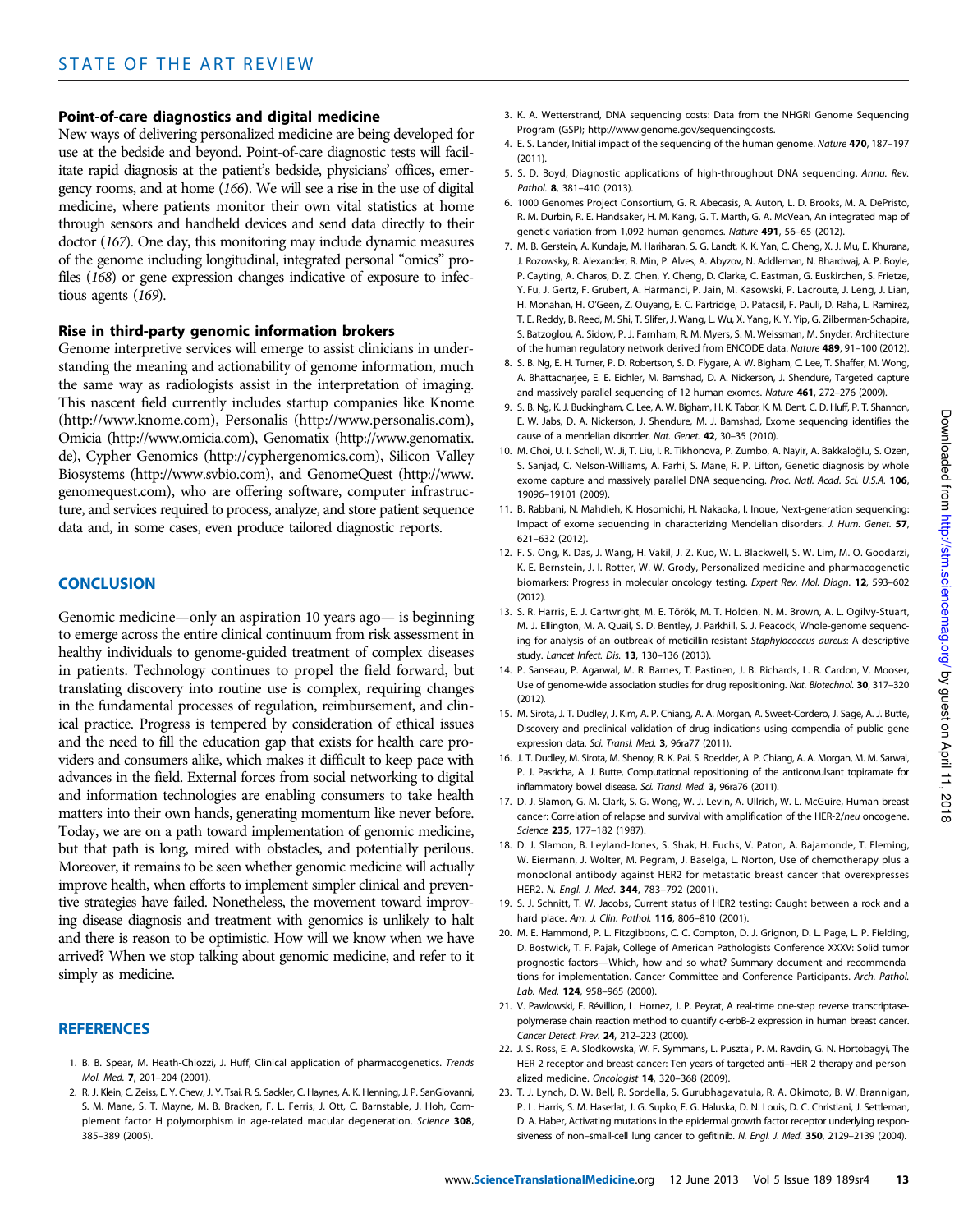- 24. J. G. Paez, P. A. Jänne, J. C. Lee, S. Tracy, H. Greulich, S. Gabriel, P. Herman, F. J. Kaye, N. Lindeman, T. J. Boggon, K. Naoki, H. Sasaki, Y. Fujii, M. J. Eck, W. R. Sellers, B. E. Johnson, M. Meyerson, *EGFR* mutations in lung cancer: Correlation with clinical response to gefitinib therapy. *Science* 304, 1497–1500 (2004).
- 25. C. J. Allegra, J. M. Jessup, M. R. Somerfield, S. R. Hamilton, E. H. Hammond, D. F. Hayes, P. K. McAllister, R. F. Morton, R. L. Schilsky, American Society of Clinical Oncology provisional clinical opinion: Testing for *KRAS* gene mutations in patients with metastatic colorectal carcinoma to predict response to anti–epidermal growth factor receptor monoclonal antibody therapy. *J. Clin. Oncol.* 27, 2091–2096 (2009).
- 26. U.S. Food and Drug Administration, Cetuximab in combination with Folfiri/Therascreen; http://www.fda.gov/Drugs/InformationOnDrugs/ApprovedDrugs/ucm310933.htm.
- 27. U.S. Food and Drug Administration, Drug approval package: Xalkori capsules; http:// www.accessdata.fda.gov/drugsatfda\_docs/nda/2011/202570Orig1s000TOC.cfm.
- 28. U.S. Food and Drug Administration, Drug approval package: Zelboraf (vemurafenib) tablet; http://www.accessdata.fda.gov/drugsatfda\_docs/nda/2011/202429s000TOC.cfm.
- 29. M. Röring, T. Brummer, Aberrant B-Raf signaling in human cancer—10 years from bench to bedside. *Crit. Rev. Oncog.* 17, 97–121 (2012).
- 30. E. Tiacci, V. Trifonov, G. Schiavoni, A. Holmes, W. Kern, M. P. Martelli, A. Pucciarini, B. Bigerna, R. Pacini, V. A. Wells, P. Sportoletti, V. Pettirossi, R. Mannucci, O. Elliott, A. Liso, A. Ambrosetti, A. Pulsoni, F. Forconi, L. Trentin, G. Semenzato, G. Inghirami, M. Capponi, F. Di Raimondo, C. Patti, L. Arcaini, P. Musto, S. Pileri, C. Haferlach, S. Schnittger, G. Pizzolo, R. Foà, L. Farinelli, T. Haferlach, L. Pasqualucci, R. Rabadan, B. Falini, *BRAF* mutations in hairy-cell leukemia. *N. Engl. J. Med.* 364, 2305–2315 (2011).
- 31. S. Dietrich, H. Glimm, M. Andrulis, C. von Kalle, A. D. Ho, T. Zenz, BRAF inhibition in refractory hairy-cell leukemia. *N. Engl. J. Med.* 366, 2038–2040 (2012).
- 32. Y. P. Mosse, F. M. Balis, M. S. Lim, J. Laliberte, S. D. Voss, E. Fox, R. Bagatell, B. Weigel, P. C. Adamson, A. M Ingle, C. H. Ahern, S. Blaney, Efficacy of crizotinib in children with relapsed/refractory ALK-driven tumors including anaplastic large cell lymphoma and neuroblastoma: A Children's Oncology Group phase I consortium study. *J. Clin. Oncol.* 30, abstr. 9500 (2012).
- 33. G. Iyer, A. J. Hanrahan, M. I. Milowsky, H. Al-Ahmadie, S. N. Scott, M. Janakiraman, M. Pirun, C. Sander, N. D. Socci, I. Ostrovnaya, A. Viale, A. Heguy, L. Peng, T. A. Chan, B. Bochner, D. F. Bajorin, M. F. Berger, B. S. Taylor, D. B. Solit, Genome sequencing identifies a basis for everolimus sensitivity. *Science* 338, 221 (2012).
- 34. R. Katayama, A. T. Shaw, T. M. Khan, M. Mino-Kenudson, B. J. Solomon, B. Halmos, N. A. Jessop, J. C. Wain, A. T. Yeo, C. Benes, L. Drew, J. C. Saeh, K. Crosby, L. V. Sequist, A. J. Iafrate, J. A. Engelman, Mechanisms of acquired crizotinib resistance in ALK-rearranged lung cancers. *Sci. Transl. Med.* 4, 120ra17 (2012).
- 35. H. L. McLeod, Cancer pharmacogenomics: Early promise, but concerted effort needed. *Science* 339, 1563–1566 (2013).
- 36. R. J. Leary, I. Kinde, F. Diehl, K. Schmidt, C. Clouser, C. Duncan, A. Antipova, C. Lee, K. McKernan, F. M. De La Vega, K. W. Kinzler, B. Vogelstein, L. A. Diaz Jr., V. E. Velculescu, Development of personalized tumor biomarkers using massively parallel sequencing. *Sci. Transl. Med.* 2, 20ra14 (2010).
- 37. R. J. Leary, M. Sausen, I. Kinde, N. Papadopoulos, J. D. Carpten, D. Craig, J. O'Shaughnessy, K. W. Kinzler, G. Parmigiani, B. Vogelstein, L. A. Diaz Jr., V. E. Velculescu, Detection of chromosomal alterations in the circulation of cancer patients with whole-genome sequencing. *Sci. Transl. Med.* 4, 162ra154 (2012).
- 38. S. J. Dawson, D. W. Tsui, M. Murtaza, H. Biggs, O. M. Rueda, S. F. Chin, M. J. Dunning, D. Gale, T. Forshew, B. Mahler-Araujo, S. Rajan, S. Humphray, J. Becq, D. Halsall, M. Wallis, D. Bentley, C. Caldas, N. Rosenfeld, Analysis of circulating tumor DNA to monitor metastatic breast cancer. *N. Engl. J. Med.* 368, 1199–1209 (2013).
- 39. M. J. Bamshad, J. A. Shendure, D. Valle, A. Hamosh, J. R. Lupski, R. A. Gibbs, E. Boerwinkle, R. P. Lifton, M. Gerstein, M. Gunel, S. Mane, D. A. Nickerson; Centers for Mendelian Genomics, The Centers for Mendelian Genomics: A new large-scale initiative to identify the genes underlying rare Mendelian conditions. *Am. J. Med. Genet. A* 158A, 1523–1525 (2012).
- 40. E. A. Worthey, A. N. Mayer, G. D. Syverson, D. Helbling, B. B. Bonacci, B. Decker, J. M. Serpe, T. Dasu, M. R. Tschannen, R. L. Veith, M. J. Basehore, U. Broeckel, A. Tomita-Mitchell, M. J. Arca, J. T. Casper, D. A. Margolis, D. P. Bick, M. J. Hessner, J. M. Routes, J. W. Verbsky, H. J. Jacob, D. P. Dimmock, Making a definitive diagnosis: Successful clinical application of whole exome sequencing in a child with intractable inflammatory bowel disease. *Genet. Med.* 13, 255–262 (2011).
- 41. A. C. Need, V. Shashi, Y. Hitomi, K. Schoch, K. V. Shianna, M. T. McDonald, M. H. Meisler, D. B. Goldstein, Clinical application of exome sequencing in undiagnosed genetic conditions. *J. Med. Genet.* 49, 353–361 (2012).
- 42. C. Gilissen, A. Hoischen, H. G. Brunner, J. A. Veltman, Disease gene identification strategies for exome sequencing. *Eur. J. Hum. Genet.* 20, 490–497 (2012).
- 43. Secretary's Advisory Committee on Heritable Disorders in Newborns and Children, Newborn screening: Towards a uniform screening panel and system; http://www.hrsa. gov/advisorycommittees/mchbadvisory/heritabledisorders/uniformscreening.pdf.
- 44. A. J. Goldenberg, R. R. Sharp, The ethical hazards and programmatic challenges of genomic newborn screening. *JAMA* 307, 461–462 (2012).
- 45. Y. M. Lo, N. Corbetta, P. F. Chamberlain, V. Rai, I. L. Sargent, C. W. Redman, J. S. Wainscoat, Presence of fetal DNA in maternal plasma and serum. *Lancet* 350, 485–487 (1997).
- 46. H. C. Fan, Y. J. Blumenfeld, U. Chitkara, L. Hudgins, S. R. Quake, Noninvasive diagnosis of fetal aneuploidy by shotgun sequencing DNA from maternal blood. *Proc. Natl. Acad. Sci. U.S.A.* 105, 16266–16271 (2008).
- 47. R. W. Chiu, K. C. Chan, Y. Gao, V. Y. Lau, W. Zheng, T. Y. Leung, C. H. Foo, B. Xie, N. B. Tsui, F. M. Lun, B. C. Zee, T. K. Lau, C. R. Cantor, Y. M. Lo, Noninvasive prenatal diagnosis of fetal chromosomal aneuploidy by massively parallel genomic sequencing of DNA in maternal plasma. *Proc. Natl. Acad. Sci. U.S.A.* 105, 20458–20463 (2008).
- 48. D. W. Bianchi, From prenatal genomic diagnosis to fetal personalized medicine: Progress and challenges. *Nat. Med.* 18, 1041–1051 (2012).
- 49. Sequenom Inc., Sequenom, Inc. reports financial results for the third quarter of 2012 and announces 90,000 annualized run rate for Maternit21 PLUS tests; http://sequenom.investorroom. com/2012-11-08-Sequenom-Inc.-Reports-Financial-Results-For-The-Third-Quarter-Of-2012- And-Announces-90-000-Annualized-Run-Rate-For-MaterniT21-PLUS-Tests.
- 50. Y. M. Lo, K. C. Chan, H. Sun, E. Z. Chen, P. Jiang, F. M. Lun, Y. W. Zheng, T. Y. Leung, T. K. Lau, C. R. Cantor, R. W. Chiu, Maternal plasma DNA sequencing reveals the genome-wide genetic and mutational profile of the fetus. *Sci. Transl. Med.* 2, 61ra91 (2010).
- 51. J. O. Kitzman, M. W. Snyder, M. Ventura, A. P. Lewis, R. Qiu, L. E. Simmons, H. S. Gammill, C. E. Rubens, D. A. Santillan, J. C. Murray, H. K. Tabor, M. J. Bamshad, E. E. Eichler, J. Shendure, Noninvasive whole-genome sequencing of a human fetus. *Sci. Transl. Med.* 4, 137ra76 (2012).
- 52. H. C. Fan, W. Gu, J. Wang, Y. J. Blumenfeld, Y. Y. El-Sayed, S. R. Quake, Non-invasive prenatal measurement of the fetal genome. *Nature* 487, 320–324 (2012).
- 53. H. C. Fan, W. Gu, J. Wang, Y. J. Blumenfeld, Y. Y. El-Sayed, S. R. Quake, Erratum: Noninvasive prenatal measurement of the fetal genome. *Nature* 489, 326 (2012).
- 54. McKusick-Nathans Institute of Genetic Medicine, Online Mendelian Inheritance in Man, OMIM; http://omim.org/ [accessed 28 December 2012].
- 55. M. M. Kaback, Population-based genetic screening for reproductive counseling: The Tay-Sachs disease model. *Eur. J. Pediatr.* 159 (Suppl. 3), S192–S195 (2000).
- 56. C. J. Bell, D. L. Dinwiddie, N. A. Miller, S. L. Hateley, E. E. Ganusova, J. Mudge, R. J. Langley, L. Zhang, C. C. Lee, F. D. Schilkey, V. Sheth, J. E. Woodward, H. E. Peckham, G. P. Schroth, R. W. Kim, S. F. Kingsmore, Carrier testing for severe childhood recessive diseases by next-generation sequencing. *Sci. Transl. Med.* 3, 65ra4 (2011).
- 57. C. S. Ku, E. K. Tan, D. N. Cooper, From the periphery to centre stage: De novo single nucleotide variants play a key role in human genetic disease. *J. Med. Genet.* 50, 203–211 (2013).
- 58. A. Kiezun, K. Garimella, R. Do, N. O. Stitziel, B. M. Neale, P. J. McLaren, N. Gupta, P. Sklar, P. F. Sullivan, J. L. Moran, C. M. Hultman, P. Lichtenstein, P. Magnusson, T. Lehner, Y. Y. Shugart, A. L. Price, P. I. de Bakker, S. M. Purcell, S. R. Sunyaev, Exome sequencing and the genetic basis of complex traits. *Nat. Genet.* 44, 623–630 (2012).
- 59. M. J. Emond, T. Louie, J. Emerson, W. Zhao, R. A. Mathias, M. R. Knowles, F. A. Wright, M. J. Rieder, H. K. Tabor, D. A. Nickerson, K. C. Barnes; National Heart, Lung, and Blood Institute (NHLBI) GO Exome Sequencing Project; G. O. Lung, R. L. Gibson, M. J. Bamshad, Exome sequencing of extreme phenotypes identifies *DCTN4* as a modifier of chronic *Pseudomonas aeruginosa* infection in cystic fibrosis. *Nat. Genet.* 44, 886–889 (2012).
- 60. D. H. Roukos, E. Briasoulis, Individualized preventive and therapeutic management of hereditary breast ovarian cancer syndrome. *Nat. Clin. Pract. Oncol.* 4, 578–590 (2007).
- 61. U. Ladabaum, G. Wang, J. Terdiman, A. Blanco, M. Kuppermann, C. R. Boland, J. Ford, E. Elkin, K. A. Phillips, Strategies to identify the Lynch syndrome among patients with colorectal cancer: A cost-effectiveness analysis. *Ann. Intern. Med.* 155, 69–79 (2011).
- 62. M. Chang, P. H. Green, Genetic testing before serologic screening in relatives of patients with celiac disease as a cost containment method. *J. Clin. Gastroenterol.* 43, 43–50 (2009).
- 63. C. B. Do, D. A. Hinds, U. Francke, N. Eriksson, Comparison of family history and SNPs for predicting risk of complex disease. *PLoS Genet.* 8, e1002973 (2012).
- 64. S. Mallal, E. Phillips, G. Carosi, J. M. Molina, C. Workman, J. Tomazic, E. Jägel-Guedes, S. Rugina, O. Kozyrev, J. F. Cid, P. Hay, D. Nolan, S. Hughes, A. Hughes, S. Ryan, N. Fitch, D. Thorborn, A. Benbow; PREDICT-1 Study Team, HLA-B\*5701 screening for hypersensitivity to abacavir. *N. Engl. J. Med.* 358, 568–579 (2008).
- 65. W. H. Chung, S. I. Hung, H. S. Hong, M. S. Hsih, L. C. Yang, H. C. Ho, J. Y. Wu, Y. T. Chen, Medical genetics: A marker for Stevens–Johnson syndrome. *Nature* 428, 486 (2004).
- 66. C. J. Ross, H. Katzov-Eckert, M. P. Dubé, B. Brooks, S. R. Rassekh, A. Barhdadi, Y. Feroz-Zada, H. Visscher, A. M. Brown, M. J. Rieder, P. C. Rogers, M. S. Phillips, B. C. Carleton, M. R. Hayden; CPNDS Consortium, Genetic variants in *TPMT* and *COMT* are associated with hearing loss in children receiving cisplatin chemotherapy. *Nat. Genet.* 41, 1345–1349 (2009).
- 67. S. Rost, A. Fregin, V. Ivaskevicius, E. Conzelmann, K. Hörtnagel, H. J. Pelz, K. Lappegard, E. Seifried, I. Scharrer, E. G. Tuddenham, C. R. Müller, T. M. Strom, J. Oldenburg, Mutations in *VKORC1* cause warfarin resistance and multiple coagulation factor deficiency type 2. *Nature* 427, 537–541 (2004).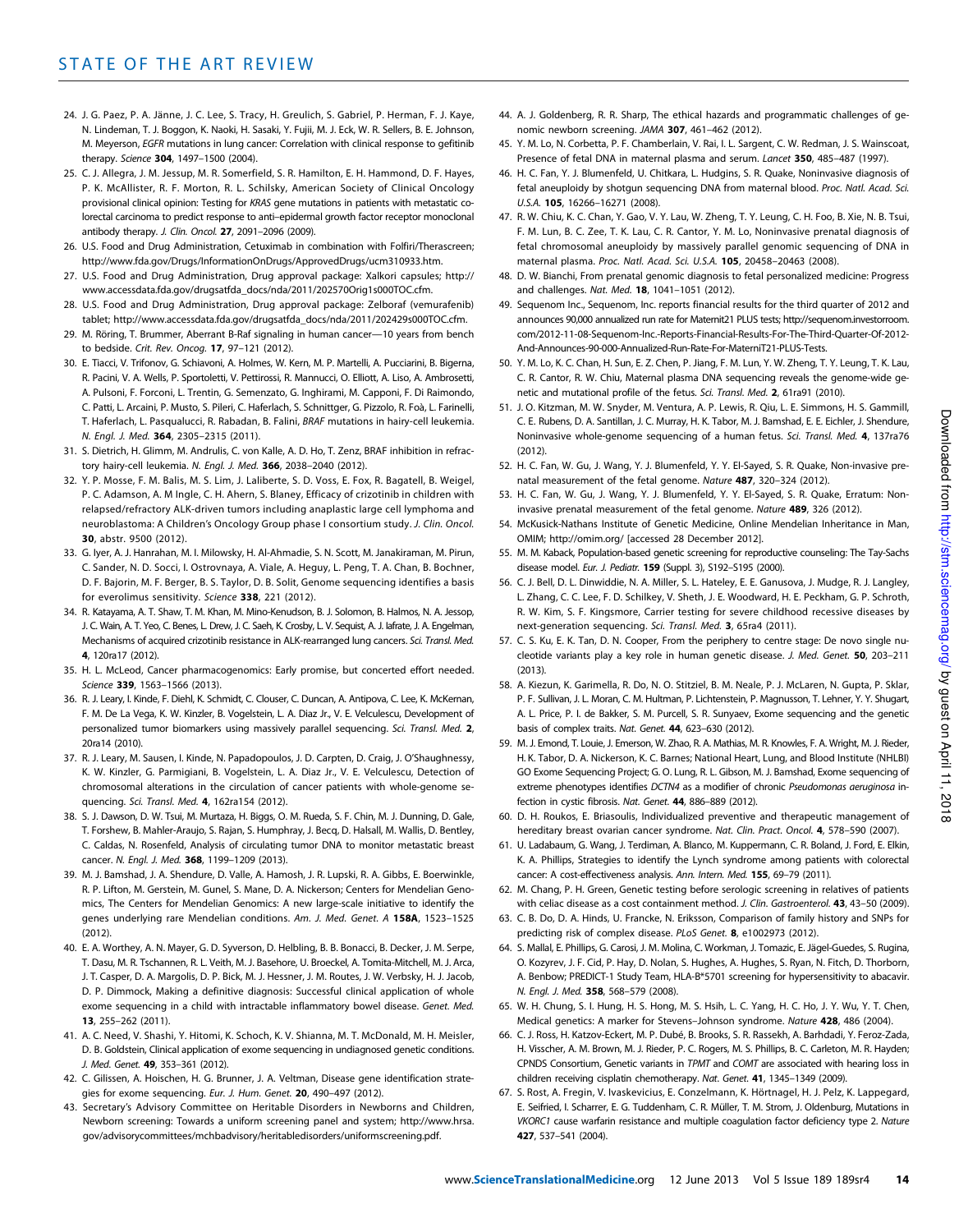- 68. G. P. Aithal, C. P. Day, P. J. Kesteven, A. K. Daly, Association of polymorphisms in the cytochrome P450 CYP2C9 with warfarin dose requirement and risk of bleeding complications. *Lancet* 353, 717–719 (1999).
- 69. M. V. Holmes, P. Perel, T. Shah, A. D. Hingorani, J. P. Casas, *CYP2C19* genotype, clopidogrel metabolism, platelet function, and cardiovascular events: A systematic review and metaanalysis. *JAMA* 306, 2704–2714 (2011).
- 70. D. R. Booth, G. Ahlenstiel, J. George, Pharmacogenomics of hepatitis C infections: Personalizing therapy. *Genome Med.* 4, 99 (2012).
- 71. Z. Zhang, An in vitro diagnostic multivariate index assay (IVDMIA) for ovarian cancer: Harvesting the power of multiple biomarkers. *Rev. Obstet. Gynecol.* 5, 35–41 (2012).
- 72. M. Dowsett, J. Cuzick, C. Wale, J. Forbes, E. A. Mallon, J. Salter, E. Quinn, A. Dunbier, M. Baum, A. Buzdar, A. Howell, R. Bugarini, F. L. Baehner, S. Shak, Prediction of risk of distant recurrence using the 21-gene recurrence score in node-negative and node-positive postmenopausal patients with breast cancer treated with anastrozole or tamoxifen: A TransATAC study. *J. Clin. Oncol.* 28, 1829–1834 (2010).
- 73. K. S. Albain, W. E. Barlow, S. Shak, G. N. Hortobagyi, R. B. Livingston, I. T. Yeh, P. Ravdin, R. Bugarini, F. L. Baehner, N. E. Davidson, G. W. Sledge, E. P. Winer, C. Hudis, J. N. Ingle, E. A. Perez, K. I. Pritchard, L. Shepherd, J. R. Gralow, C. Yoshizawa, D. C. Allred, C. K. Osborne, D. F. Hayes; Breast Cancer Intergroup of North America, Prognostic and predictive value of the 21-gene recurrence score assay in postmenopausal women with node-positive, oestrogenreceptor-positive breast cancer on chemotherapy: A retrospective analysis of a randomised trial. *Lancet Oncol.* 11, 55–65 (2010).
- 74. S. Paik, G. Tang, S. Shak, C. Kim, J. Baker, W. Kim, M. Cronin, F. L. Baehner, D. Watson, J. Bryant, J. P. Costantino, C. E. Geyer Jr., D. L. Wickerham, N. Wolmark, Gene expression and benefit of chemotherapy in women with node-negative, estrogen receptor–positive breast cancer. *J. Clin. Oncol.* 24, 3726–3734 (2006).
- 75. S. Paik, S. Shak, G. Tang, C. Kim, J. Baker, M. Cronin, F. L. Baehner, M. G. Walker, D. Watson, T. Park, W. Hiller, E. R. Fisher, D. L. Wickerham, J. Bryant, N. Wolmark, A multigene assay to predict recurrence of tamoxifen-treated, node-negative breast cancer. *N. Engl. J. Med.* 351, 2817–2826 (2004).
- 76. U.S. Food and Drug Administration, Draft guidance for industry, clinical laboratories, and FDA staff: In vitro diagnostic multivariate index assays; http://www.fda.gov/downloads/ MedicalDevices/.../ucm071455.pdf.
- 77. H. A. Azim Jr., S. Michiels, F. Zagouri, S. Delaloge, M. Filipits, M. Namer, P. Neven, W. F. Symmans, A. Thompson, F. André, S. Loi, C. Swanton, Utility of prognostic genomic tests in breast cancer practice: The IMPAKT 2012 Working Group Consensus Statement. *Ann. Oncol.* 24, 647–654 (2013).
- 78. S. Rosenberg, M. R. Elashoff, P. Beineke, S. E. Daniels, J. A. Wingrove, W. G. Tingley, P. T. Sager, A. J. Sehnert, M. Yau, W. E. Kraus, L. K. Newby, R. S. Schwartz, S. Voros, S. G. Ellis, N. Tahirkheli, R. Waksman, J. McPherson, A. Lansky, M. E. Winn, N. J. Schork, E. J. Topol; PREDICT (Personalized Risk Evaluation and Diagnosis in the Coronary Tree) Investigators, Multicenter validation of the diagnostic accuracy of a blood-based gene expression test for assessing obstructive coronary artery disease in nondiabetic patients. *Ann. Intern. Med.* 153, 425–434 (2010).
- 79. U.S. Centers for Medicare and Medicaid Services, New and reconsidered clinical laboratory fee schedule; http://www.cms.gov/Medicare/Medicare-Fee-for-Service-Payment/ ClinicalLabFeeSched/Downloads/CLFS-CY2013-Preliminary-Payment-Determinations.pdf.
- 80. G. M. Weinstock, Genomic approaches to studying the human microbiota. *Nature* 489, 250–256 (2012).
- 81. D. A. Relman, Microbial genomics and infectious diseases. *N. Engl. J. Med.* 365, 347–357 (2011).
- 82. Human Microbiome Project Consortium, Structure, function and diversity of the healthy human microbiome. *Nature* 486, 207–214 (2012).
- 83. J. Qin, Y. Li, Z. Cai, S. Li, J. Zhu, F. Zhang, S. Liang, W. Zhang, Y. Guan, D. Shen, Y. Peng, D. Zhang, Z. Jie, W. Wu, Y. Qin, W. Xue, J. Li, L. Han, D. Lu, P. Wu, Y. Dai, X. Sun, Z. Li, A. Tang, S. Zhong, X. Li, W. Chen, R. Xu, M. Wang, Q. Feng, M. Gong, J. Yu, Y. Zhang, M. Zhang, T. Hansen, G. Sanchez, J. Raes, G. Falony, S. Okuda, M. Almeida, E. LeChatelier, P. Renault, N. Pons, J. M. Batto, Z. Zhang, H. Chen, R. Yang, W. Zheng, S. Li, H. Yang, J. Wang, S. D. Ehrlich, R. Nielsen, O. Pedersen, K. Kristiansen, J. Wang, A metagenome-wide association study of gut microbiota in type 2 diabetes. *Nature* 490, 55–60 (2012).
- 84. I. Cho, M. J. Blaser, The human microbiome: At the interface of health and disease. *Nat. Rev. Genet.* 13, 260–270 (2012).
- 85. K. J. Maloy, F. Powrie, Intestinal homeostasis and its breakdown in inflammatory bowel disease. *Nature* 474, 298–306 (2011).
- 86. I. Mukhopadhya, R. Hansen, E. M. El-Omar, G. L. Hold, IBD—What role do Proteobacteria play? *Nat. Rev. Gastroenterol. Hepatol.* 9, 219–230 (2012).
- 87. T. J. Borody, A. Khoruts, Fecal microbiota transplantation and emerging applications. *Nat. Rev. Gastroenterol. Hepatol.* 9, 88–96 (2011).
- 88. M. A. Marra, S. J. Jones, C. R. Astell, R. A. Holt, A. Brooks-Wilson, Y. S. Butterfield, J. Khattra, J. K. Asano, S. A. Barber, S. Y. Chan, A. Cloutier, S. M. Coughlin, D. Freeman, N. Girn, O. L. Griffith, S. R. Leach, M. Mayo, H. McDonald, S. B. Montgomery, P. K. Pandoh, A. S. Petrescu, A. G. Robertson,

J. E. Schein, A. Siddiqui, D. E. Smailus, J. M. Stott, G. S. Yang, F. Plummer, A. Andonov, H. Artsob, N. Bastien, K. Bernard, T. F. Booth, D. Bowness, M. Czub, M. Drebot, L. Fernando, R. Flick, M. Garbutt, M. Gray, A. Grolla, S. Jones, H. Feldmann, A. Meyers, A. Kabani, Y. Li, S. Normand, U. Stroher, G. A. Tipples, S. Tyler, R. Vogrig, D. Ward, B. Watson, R. C. Brunham, M. Krajden, M. Petric, D. M. Skowronski, C. Upton, R. L. Roper, The genome sequence of the SARS-associated coronavirus. *Science* 300, 1399–1404 (2003).

- 89. C. S. Chin, J. Sorenson, J. B. Harris, W. P. Robins, R. C. Charles, R. R. Jean-Charles, J. Bullard, D. R. Webster, A. Kasarskis, P. Peluso, E. E. Paxinos, Y. Yamaichi, S. B. Calderwood, J. J. Mekalanos, E. E. Schadt, M. K. Waldor, The origin of the Haitian cholera outbreak strain. *N. Engl. J. Med.* 364, 33–42 (2011).
- 90. J. L. Gardy, J. C. Johnston, S. J. Ho Sui, V. J. Cook, L. Shah, E. Brodkin, S. Rempel, R. Moore, Y. Zhao, R. Holt, R. Varhol, I. Birol, M. Lem, M. K. Sharma, K. Elwood, S. J. Jones, F. S. Brinkman, R. C. Brunham, P. Tang, Whole-genome sequencing and social-network analysis of a tuberculosis outbreak. *N. Engl. J. Med.* 364, 730–739 (2011).
- 91. G. J. Smith, D. Vijaykrishna, J. Bahl, S. J. Lycett, M. Worobey, O. G. Pybus, S. K. Ma, C. L. Cheung, J. Raghwani, S. Bhatt, J. S. Peiris, Y. Guan, A. Rambaut, Origins and evolutionary genomics of the 2009 swine-origin H1N1 influenza A epidemic. *Nature* 459, 1122–1125 (2009).
- 92. E. S. Snitkin, A. M. Zelazny, P. J. Thomas, F. Stock; NISC Comparative Sequencing Program Group, D. K. Henderson, T. N. Palmore, J. A. Segre, Tracking a hospital outbreak of carbapenemresistant *Klebsiella pneumoniae* with whole-genome sequencing. *Sci. Transl. Med.* 4, 148ra116 (2012).
- 93. E. D. Green, M. S. Guyer; National Human Genome Research Institute, Charting a course for genomic medicine from base pairs to bedside. *Nature* 470, 204–213 (2011).
- 94. J. E. Haddow, G. E. Palomaki, in *Human Genome Epidemiology: A Scientific Foundation for Using Genetic Information to Improve Health and Prevent Disease*, M. Khoury, J. Little, W. Burke, Eds. (Oxford Univ. Press, New York, 2003), pp. 217–233.
- 95. S. R. Tunis, D. B. Stryer, C. M. Clancy, Practical clinical trials: Increasing the value of clinical research for decision making in clinical and health policy. *JAMA* 290, 1624–1632 (2003).
- 96. D. A. Mrazek, C. Lerman, Facilitating clinical implementation of pharmacogenomics. *JAMA* 306, 304–305 (2011).
- 97. G. S. Ginsburg, J. Staples, A. P. Abernethy, Academic medical centers: Ripe for rapidlearning personalized health care. *Sci. Transl. Med.* 3, 101cm27 (2011).
- 98. G. S. Ginsburg, N. M. Kuderer, Comparative effectiveness research, genomics-enabled personalized medicine, and rapid learning health care: A common bond. *J. Clin. Oncol.* 30, 4233–4242 (2012).
- 99. M. W. Foster, J. J. Mulvihill, R. R. Sharp, Evaluating the utility of personal genomic information. *Genet. Med.* 11, 570–574 (2009).
- 100. S. D. Grosse, C. M. McBride, J. P. Evans, M. J. Khoury, Personal utility and genomic information: Look before you leap. *Genet. Med.* 11, 575–576 (2009).
- 101. J. R. Botkin, S. M. Teutsch, C. I. Kaye, M. Hayes, J. E. Haddow, L. A. Bradley, K. Szegda, W. D. Dotson; EGAPP Working Group, Outcomes of interest in evidence-based evaluations of genetic tests. *Genet. Med.* 12, 228–235 (2010).
- 102. M. J. Khoury, C. M. McBride, S. D. Schully, J. P. Ioannidis, W. G. Feero, A. C. Janssens, M. Gwinn, D. G. Simons-Morton, J. M. Bernhardt, M. Cargill, S. J. Chanock, G. M. Church, R. J. Coates, F. S. Collins, R. T. Croyle, B. R. Davis, G. J. Downing, A. Duross, S. Friedman, M. H. Gail, G. S. Ginsburg, R. C. Green, M. H. Greene, P. Greenland, J. R. Gulcher, A. Hsu, K. L. Hudson, S. L. Kardia, P. L. Kimmel, M. S. Lauer, A. M. Miller, K. Offit, D. F. Ransohoff, J. S. Roberts, R. S. Rasooly, K. Stefansson, S. F. Terry, S. M. Teutsch, A. Trepanier, K. L. Wanke, J. S. Witte, J. Xu; Centers for Disease Control and Prevention, The Scientific Foundation for personal genomics: Recommendations from a National Institutes of Health–Centers for Disease Control and Prevention multidisciplinary workshop. *Genet. Med.* 11, 559–567 (2009).
- 103. U.S. Food and Drug Administration, Table of pharmacogenomic biomarkers in drug labels; http://www.fda.gov/drugs/scienceresearch/researchareas/pharmacogenetics/ ucm083378.htm.
- 104. C. F. Thorn, T. E. Klein, R. B. Altman, Pharmacogenomics and bioinformatics: PharmGKB. *Pharmacogenomics* 11, 501–505 (2010).
- 105. W. S. Rubinstein, D. R. Maglott, J. M. Lee, B. L. Kattman, A. J. Malheiro, M. Ovetsky, V. Hem, V. Gorelenkov, G. Song, C. Wallin, N. Husain, S. Chitipiralla, K. S. Katz, D. Hoffman, W. Jang, M. Johnson, F. Karmanov, A. Ukrainchik, M. Denisenko, C. Fomous, K. Hudson, J. M. Ostell, The NIH genetic testing registry: A new, centralized database of genetic tests to enable access to comprehensive information and improve transparency. *Nucleic Acids Res.* 41, D925–D935 (2013).
- 106. U.S. Centers for Medicare and Medicaid Services, Update on horizon scans of genetic tests currently available for clinical use in cancers; http://www.cms.gov/Medicare/Coverage/ DeterminationProcess/downloads/id81TA.pdf.
- 107. U.S. Centers for Medicare and Medicaid Services, Update on mapping the landscape of genetic tests for non-cancer diseases/conditions; http://www.cms.gov/Medicare/Coverage/ DeterminationProcess/downloads/id86TA.pdf.
- 108. A. O. Berg, The CDC's EGAPP initiative: Evaluating the clinical evidence for genetic tests. *Am. Fam. Physician* 80, 1218 (2009).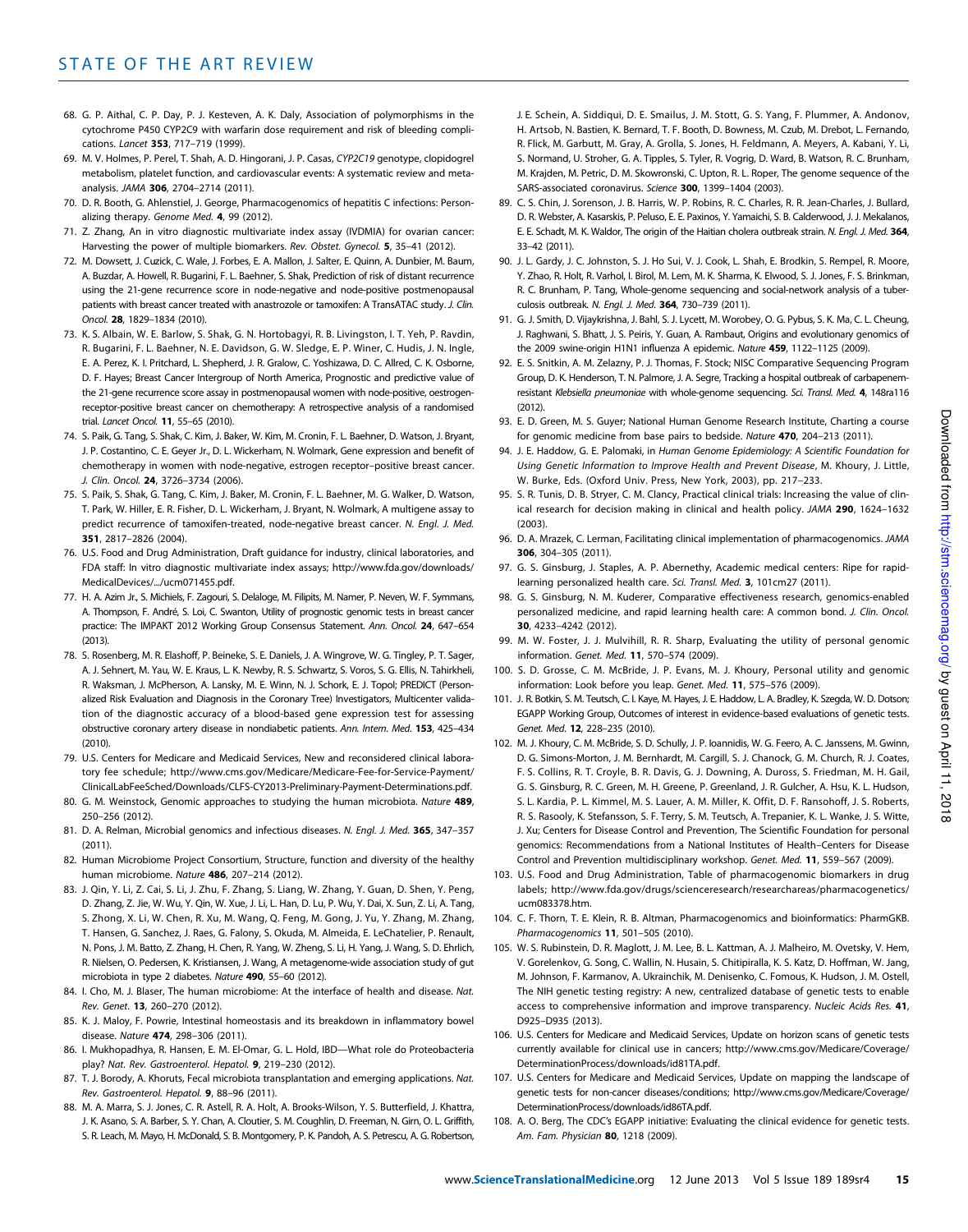- 109. M. V. Relling, T. E. Klein, CPIC: Clinical Pharmacogenetics Implementation Consortium of the Pharmacogenomics Research Network. *Clin. Pharmacol. Ther.* 89, 464–467 (2011).
- 110. M. S. Williams, in *Genomic and Personalized Medicine*, G. Ginsburg, H. Willard, Eds. (Elsevier, New York, ed. 2, 2013), vol. 1, pp. 340–352.
- 111. J. E. Dancey, P. L. Bedard, N. Onetto, T. J. Hudson, The genetic basis for cancer treatment decisions. *Cell* 148, 409–420 (2012).
- 112. L. Goetz, K. Bethel, E. J. Topol, Rebooting cancer tissue handling in the sequencing era: Toward routine use of frozen tumor tissue. *JAMA* 309, 37–38 (2013).
- 113. G. Gerhard, D. J. Carey, G. D. Steele, in *Genomic and Personalized Medicine*, G. Ginsburg, H. Willard, Eds. (Elsevier, New York, ed. 2, 2013), vol. 1, pp. 287–294.
- 114. K. Kawamoto, D. F. Lobach, H. F. Willard, G. S. Ginsburg, A national clinical decision support infrastructure to enable the widespread and consistent practice of genomic and personalized medicine. *BMC Med. Inform. Decis. Mak.* 9, 17 (2009).
- 115. J. Starren, M. S. Williams, E. P. Bottinger, Crossing the omic chasm: A time for omic ancillary systems. *JAMA* 309, 1237–1238 (2013).
- 116. Health Level 7, Implementation guide for CDA release 2 genetic testing report (GTR); http://www.hl7.org/documentcenter/public\_temp\_965C9715-1C23-BA17-0C02E787A-BE1A9D8/wg/clingenomics/docs/Genetic Testing Report (GTR) - 2012.10.30.pdf.
- 117. J. Woodcock, in *Genomic and Personalized Medicine*, G. Ginsburg, H. Willard, Eds. (Elsevier, New York, ed. 2, 2013), pp. 422–432.
- 118. U.S. Food and Drug Administration, Class II special controls guidance document: Drug metabolizing enzyme genotyping system—Guidance for industry and FDA staff; http:// www.fda.gov/MedicalDevices/DeviceRegulationandGuidance/GuidanceDocuments/ ucm077933.htm.
- 119. U.S. Food and Drug Administration, Guidance for industry and Food and Drug Administration staff—Factors to consider when making benefit-risk determinations in medical device premarket approvals and de novo classifications; http://www.fda.gov/MedicalDevices/ DeviceRegulationandGuidance/GuidanceDocuments/ucm267829.htm.
- 120. U.S. National Institutes of Health, Direct-to-consumer genetic testing: Report of the Secretary's Advisory Committee on Genetics, Health, and Society; http://oba.od.nih.gov/oba/ sacghs/reports/SACGHS\_DTC\_Report\_2010.pdf.
- 121. U.S. National Institutes of Health, U.S. system of oversight of genetic testing: A response to the charge of the Secretary of Health and Human Services; http://oba.od.nih.gov/oba/ SACGHS/reports/SACGHS\_oversight\_report.pdf.
- 122. U.S. Food and Drug Administration, Oversight of laboratory developed tests; Public meeting; Request for comments; http://www.gpo.gov/fdsys/pkg/FR-2010-06-17/html/ 2010-14654.htm.
- 123. A. Hresko, S. B. Haga, Insurance coverage policies for personalized medicine. *J. Pers. Med.* 2, 201–216 (2012).
- 124. U.S. Centers for Medicare and Medicaid Services, MEDCAC Meeting 2/25/2009—Genetic (genomic) testing; http://www.cms.gov/medicare-coverage-database/details/medcacmeeting-details.aspx?MEDCACId=47&NCAId=224&ver=15&NcaName=Pharmacogenomic+ Testing+for+Warfarin+Response&bc=ACAAAAAAEAAA&.
- 125. New and reconsidered clinical laboratory fee schedule test codes and preliminary payment determinations; http://www.cms.gov/Center/Provider-Type/Clinical-Labs-Center.html.
- 126. R. Cook-Deegan, Patent law. Law and science collide over human gene patents. *Science* 338, 745–747 (2012).
- 127. M. Gymrek, A. L. McGuire, D. Golan, E. Halperin, Y. Erlich, Identifying personal genomes by surname inference. *Science* 339, 321–324 (2013).
- 128. J. Kaye, P. Boddington, J. de Vries, N. Hawkins, K. Melham, Ethical implications of the use of whole genome methods in medical research. *Eur. J. Hum. Genet.* 18, 398–403 (2010).
- 129. J. S. King, Genetic tests: Politics and fetal diagnostics collide. *Nature* 491, 33–34 (2012).
- 130. S. B. Haga, in *Genomic and Personalized Medicine*, G. Ginsburg, H. Willard, Eds. (Elsevier, New York, ed. 2, 2013), vol. 1, pp. 392–404.
- 131. American College of Medical Genetics, Points to consider in the clinical application of genomic sequencing; http://www.acmg.net/StaticContent/PPG/Clinical\_Application\_of\_ Genomic\_Sequencing.pdf.
- 132. American College of Medical Genetics, ACMG recommendations for reporting of incidental findings in clinical exome and genome sequencing; http://www.acmg.net/docs/ACMG\_ Releases Highly-Anticipated Recommendations on Incidental Findings in Clinical Exome\_and\_Genome\_Sequencing.pdf.
- 133. American College of Medical Genetics, Incidental findings in clinical genomics: A clarification; http://www.acmg.net/docs/Incidental\_Findings\_in\_Clinical\_Genomics\_A\_Clarification.pdf.
- 134. U.S. National Human Genome Research Institute, Characterizing and displaying genetic variants for clinical action workshop; http://www.genome.gov/27546546.
- 135. R. A. Schnoll, A. E. Shields, Physician barriers to incorporating pharmacogenetic treatment strategies for nicotine dependence into clinical practice. *Clin. Pharmacol. Ther.* 89, 345–347 (2011).
- 136. S. B. Haga, W. Burke, G. S. Ginsburg, R. Mills, R. Agans, Primary care physicians' knowledge of and experience with pharmacogenetic testing. *Clin. Genet.* 82, 388–394 (2012).
- 137. K. P. Powell, W. A. Cogswell, C. A. Christianson, G. Dave, A. Verma, S. Eubanks, V. C. Henrich, Primary care physicians' awareness, experience and opinions of direct-to-consumer genetic testing. *J. Genet. Couns.* 21, 113–126 (2012).
- 138. E. J. Houwink, S. J. van Luijk, L. Henneman, C. van der Vleuten, G. Jan Dinant, M. C. Cornel, Genetic educational needs and the role of genetics in primary care: A focus group study with multiple perspectives. *BMC Fam. Pract.* 12, 5 (2011).
- 139. U.S. National Institutes of Health, Genetics education and training: Report of the Secretary's Advisory Committee on Genetics, Health, and Society; http://oba.od.nih.gov/oba/ SACGHS/reports/SACGHS\_education\_report\_2011.pdf.
- 140. National Coalition for Health Professionals Education in Genetics, Core competencies for all health professionals; http://www.nchpeg.org/index.php?option=com\_content&view= article&id=237&Itemid=84.
- 141. J. Magee, J. I. Gordon, A. Whelan, Bringing the human genome and the revolution in bioinformatics to the medical school classroom: A case report from Washington University School of Medicine. *Acad. Med.* 76, 852–855 (2001).
- 142. B. R. Korf, Integration of genetics into clinical teaching in medical school education. *Genet. Med.* 4, 33S–38S (2002).
- 143. C. M. Wiener, P. A. Thomas, E. Goodspeed, D. Valle, D. G. Nichols, "Genes to society"—The logic and process of the new curriculum for the Johns Hopkins University School of Medicine. *Acad. Med.* 85, 498–506 (2010).
- 144. S. U. Dhar, R. L. Alford, E. A. Nelson, L. Potocki, Enhancing exposure to genetics and genomics through an innovative medical school curriculum. *Genet. Med.* 14, 163–167 (2012).
- 145. *The Health Literacy of America*'*s Adults: Results from the 2003 National Assessment of Adult Literacy* (National Center for Education Statistics, Washington, DC, 2006).
- 146. D. H. Lea, K. A. Kaphingst, D. Bowen, I. Lipkus, D. W. Hadley, Communicating genetic and genomic information: Health literacy and numeracy considerations. *Public Health Genomics* 14, 279–289 (2011).
- 147. G. S. Ginsburg, J. J. McCarthy, Personalized medicine: Revolutionizing drug discovery and patient care. *Trends Biotechnol.* 19, 491–496 (2001).
- 148. D. Wu, A. Sherwood, J. R. Fromm, S. S. Winter, K. P. Dunsmore, M. L. Loh, H. A. Greisman, D. E. Sabath, B. L. Wood, H. Robins, High-throughput sequencing detects minimal residual disease in acute T lymphoblastic leukemia. *Sci. Transl. Med.* 4, 134ra63 (2012).
- 149. A. C. Logan, H. Gao, C. Wang, B. Sahaf, C. D. Jones, E. L. Marshall, I. Buño, R. Armstrong, A. Z. Fire, K. I. Weinberg, M. Mindrinos, J. L. Zehnder, S. D. Boyd, W. Xiao, R. W. Davis, D. B. Miklos, High-throughput VDJ sequencing for quantification of minimal residual disease in chronic lymphocytic leukemia and immune reconstitution assessment. *Proc. Natl. Acad. Sci. U.S.A.* 108, 21194–21199 (2011).
- 150. N. Jiang, J. He, J. A. Weinstein, L. Penland, S. Sasaki, X. S. He, C. L. Dekker, N. Y. Zheng, M. Huang, M. Sullivan, P. C. Wilson, H. B. Greenberg, M. M. Davis, D. S. Fisher, S. R. Quake, Lineage structure of the human antibody repertoire in response to influenza vaccination. *Sci. Transl. Med.* 5, 171ra19 (2013).
- 151. T. M. Snyder, K. K. Khush, H. A. Valantine, S. R. Quake, Universal noninvasive detection of solid organ transplant rejection. *Proc. Natl. Acad. Sci. U.S.A.* 108, 6229–6234 (2011).
- 152. E. E. Schadt, S. Turner, A. Kasarskis, A window into third-generation sequencing. *Hum. Mol. Genet.* 19, R227–R240 (2010).
- 153. International Cancer Genome Consortium; T. J. Hudson, W. Anderson, A. Artez, A. D. Barker, C. Bell, R. R. Bernabé, M. K. Bhan, F. Calvo, I. Eerola, D. S. Gerhard, A. Guttmacher, M. Guyer, F. M. Hemsley, J. L. Jennings, D. Kerr, P. Klatt, P. Kolar, J. Kusada, D. P. Lane, F. Laplace, L. Youyong, G. Nettekoven, B. Ozenberger, J. Peterson, T. S. Rao, J. Remacle, A. J. Schafer, T. Shibata, M. R. Stratton, J. G. Vockley, K. Watanabe, H. Yang, M. M. Yuen, B. M. Knoppers, M. Bobrow, A. Cambon-Thomsen, L. G. Dressler, S. O. Dyke, Y. Joly, K. Kato, K. L. Kennedy, P. Nicolás, M. J. Parker, E. Rial-Sebbag, C. M. Romeo-Casabona, K. M. Shaw, S. Wallace, G. L. Wiesner, N. Zeps, P. Lichter, A. V. Biankin, C. Chabannon, L. Chin, B. Clément, E. de Alava, F. Degos, M. L. Ferguson, P. Geary, D. N. Hayes, T. J. Hudson, A. L. Johns, A. Kasprzyk, H. Nakagawa, R. Penny, M. A. Piris, R. Sarin, A. Scarpa, T. Shibata, M. van de Vijver, P. A. Futreal, H. Aburatani, M. Bayés, D. D. Botwell, P. J. Campbell, X. Estivill, D. S. Gerhard, S. M. Grimmond, I. Gut, M. Hirst, C. López-Otín, P. Majumder, M. Marra, J. D. McPherson, H. Nakagawa, Z. Ning, X. S. Puente, Y. Ruan, T. Shibata, M. R. Stratton, H. G. Stunnenberg, H. Swerdlow, V. E. Velculescu, R. K. Wilson, H. H. Xue, L. Yang, P. T. Spellman, G. D. Bader, P. C. Boutros, P. J. Campbell, P. Flicek, G. Getz, R. Guigó, G. Guo, D. Haussler, S. Heath, T. J. Hubbard, T. Jiang, S. M. Jones, Q. Li, N. López-Bigas, R. Luo, L. Muthuswamy, B. F. Ouellette, J. V. Pearson, X. S. Puente, V. Quesada, B. J. Raphael, C. Sander, T. Shibata, T. P. Speed, L. D. Stein, J. M. Stuart, J. W. Teague, Y. Totoki, T. Tsunoda, A. Valencia, D. A. Wheeler, H. Wu, S. Zhao, G. Zhou, L. D. Stein, R. Guigó, T. J. Hubbard, Y. Joly, S. M. Jones, A. Kasprzyk, M. Lathrop, N. López-Bigas, B. F. Ouellette, P. T. Spellman, J. W. Teague, G. Thomas, A. Valencia, T. Yoshida, K. L. Kennedy, M. Axton, S. O. Dyke, P. A. Futreal, D. S. Gerhard, C. Gunter, M. Guyer, T. J. Hudson, J. D. McPherson, L. J. Miller, B. Ozenberger, K. M. Shaw, A. Kasprzyk, L. D. Stein, J. Zhang, S. A. Haider, J. Wang, C. K. Yung, A. Cros, Y. Liang, S. Gnaneshan, J. Guberman, J. Hsu, M. Bobrow, D. R. Chalmers, K. W. Hasel, Y. Joly, T. S. Kaan, K. L. Kennedy, B. M. Knoppers, W. W. Lowrance, T. Masui, P. Nicolás, E. Rial-Sebbag, L. L. Rodriguez, C. Vergely, T. Yoshida, S. M. Grimmond, A. V. Biankin, D. D. Bowtell, N. Cloonan, A. deFazio, J. R. Eshleman, D. Etemadmoghadam, B. B. Gardiner, J. G. Kench, A. Scarpa,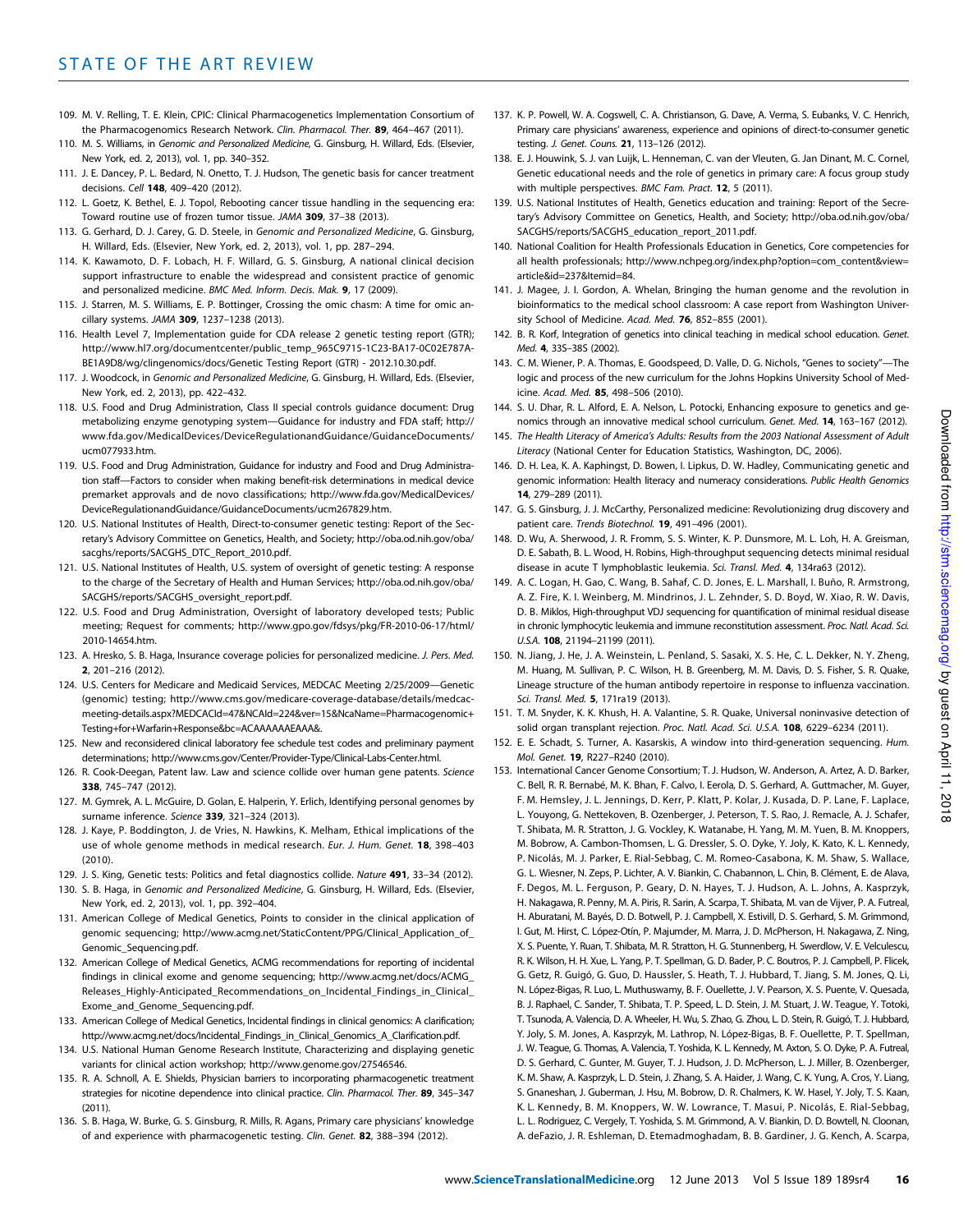R. L. Sutherland, M. A. Tempero, N. J. Waddell, P. J. Wilson, J. D. McPherson, S. Gallinger, M. S. Tsao, P. A. Shaw, G. M. Petersen, D. Mukhopadhyay, L. Chin, R. A. DePinho, S. Thayer, L. Muthuswamy, K. Shazand, T. Beck, M. Sam, L. Timms, V. Ballin, Y. Lu, J. Ji, X. Zhang, F. Chen, X. Hu, G. Zhou, Q. Yang, G. Tian, L. Zhang, X. Xing, X. Li, Z. Zhu, Y. Yu, J. Yu, H. Yang, M. Lathrop, J. Tost, P. Brennan, I. Holcatova, D. Zaridze, A. Brazma, L. Egevard, E. Prokhortchouk, R. E. Banks, M. Uhlén, A. Cambon-Thomsen, J. Viksna, F. Ponten, K. Skryabin, M. R. Stratton, P. A. Futreal, E. Birney, A. Borg, A. L. Børresen-Dale, C. Caldas, J. A. Foekens, S. Martin, J. S. Reis-Filho, A. L. Richardson, C. Sotiriou, H. G. Stunnenberg, G. Thoms, M. van de Vijver, L. van't Veer, F. Calvo, D. Birnbaum, H. Blanche, P. Boucher, S. Boyault, C. Chabannon, I. Gut, J. D. Masson-Jacquemier, M. Lathrop, I. Pauporté, X. Pivot, A. Vincent-Salomon, E. Tabone, C. Theillet, G. Thomas, J. Tost, I. Treilleux, F. Calvo, P. Bioulac-Sage, B. Clément, T. Decaens, F. Degos, D. Franco, I. Gut, M. Gut, S. Heath, M. Lathrop, D. Samuel, G. Thomas, J. Zucman-Rossi, P. Lichter, R. Eils, B. Brors, J. O. Korbel, A. Korshunov, P. Landgraf, H. Lehrach, S. Pfister, B. Radlwimmer, G. Reifenberger, M. D. Taylor, C. von Kalle, P. P. Majumder, R. Sarin, T. S. Rao, M. K. Bhan, A. Scarpa, P. Pederzoli, R. A. Lawlor, M. Delledonne, A. Bardelli, A. V. Biankin, S. M. Grimmond, T. Gress, D. Klimstra, G. Zamboni, T. Shibata, Y. Nakamura, H. Nakagawa, J. Kusada, T. Tsunoda, S. Miyano, H. Aburatani, K. Kato, A. Fujimoto, T. Yoshida, E. Campo, C. López-Otín, X. Estivill, R. Guigó, S. de Sanjoséé, M. A. Piris, E. Montserrat, M. González-Díaz, X. S. Puente, P. Jares, A. Valencia, H. Himmelbauer, V. Quesada, S. Bea, M. R. Stratton, P. A. Futreal, P. J. Campbell, A. Vincent-Salomon, A. L. Richardson, J. S. Reis-Filho, M. van de Vijver, G. Thomas, J. D. Masson-Jacquemier, S. Aparicio, A. Borg, A. L. Børresen-Dale, C. Caldas, J. A. Foekens, H. G. Stunnenberg, L. van't Veer, D. F. Easton, P. T. Spellman, S. Martin, A. D. Barker, L. Chin, F. S. Collins, C. C. Compton, M. L. Ferguson, D. S. Gerhard, G. Getz, C. Gunter, A. Guttmacher, M. Guyer, D. N. Hayes, E. S. Lander, B. Ozenberger, R. Penny, J. Peterson, C. Sander, K. M. Shaw, T. P. Speed, P. T. Spellman, J. G. Vockley, D. A. Wheeler, R. K. Wilson, T. J. Hudson, L. Chin, B. M. Knoppers, E. S. Lander, P. Lichter, L. D. Stein, M. R. Stratton, W. Anderson, A. D. Barker, C. Bell, M. Bobrow, W. Burke, F. S. Collins, C. C. Compton, R. A. DePinho, D. F. Easton, P. A. Futreal, D. S. Gerhard, A. R. Green, M. Guyer, S. R. Hamilton, T. J. Hubbard, O. P. Kallioniemi, K. L. Kennedy, T. J. Ley, E. T. Liu, Y. Lu, P. Majumder, M. Marra, B. Ozenberger, J. Peterson, A. J. Schafer, P. T. Spellman, H. G. Stunnenberg, B. J. Wainwright, R. K. Wilson, H. Yang, International network of cancer genome projects. *Nature* 464, 993–998 (2010).

- 154. N. Eriksson, J. M. Macpherson, J. Y. Tung, L. S. Hon, B. Naughton, S. Saxonov, L. Avey, A. Wojcicki, I. Pe'er, J. Mountain, Web-based, participant-driven studies yield novel genetic associations for common traits. *PLoS Genet.* 6, e1000993 (2010).
- 155. A. C. Janssens, P. Kraft, Research conducted using data obtained through online communities: Ethical implications of methodological limitations. *PLoS Med.* 9, e1001328 (2012).
- 156. R. R. Kalf, R. Bakker, A. C. Janssens, Predictive ability of direct-to-consumer pharmacogenetic testing: When is lack of evidence really lack of evidence? *Pharmacogenomics* 14, 341–344 (2013).
- 157. World Health Organization, International statistical classification of diseases and related health problems 10th revision; http://apps.who.int/classifications/icd10/browse/2010/en.
- 158. E. Campo, S. H. Swerdlow, N. L. Harris, S. Pileri, H. Stein, E. S. Jaffe, The 2008 WHO classification of lymphoid neoplasms and beyond: Evolving concepts and practical applications. *Blood* 117, 5019–5032 (2011).
- 159. J. W. Vardiman, J. Thiele, D. A. Arber, R. D. Brunning, M. J. Borowitz, A. Porwit, N. L. Harris, M. M. Le Beau, E. Hellström-Lindberg, A. Tefferi, C. D. Bloomfield, The 2008 revision of the

World Health Organization (WHO) classification of myeloid neoplasms and acute leukemia: Rationale and important changes. *Blood* 114, 937–951 (2009).

- 160. W. D. Travis, E. Brambilla, M. Noguchi, A. G. Nicholson, K. R. Geisinger, Y. Yatabe, D. G. Beer, C. A. Powell, G. J. Riely, P. E. Van Schil, K. Garg, J. H. Austin, H. Asamura, V. W. Rusch, F. R. Hirsch, G. Scagliotti, T. Mitsudomi, R. M. Huber, Y. Ishikawa, J. Jett, M. Sanchez-Cespedes, J. P. Sculier, T. Takahashi, M. Tsuboi, J. Vansteenkiste, I. Wistuba, P. C. Yang, D. Aberle, C. Brambilla, D. Flieder, W. Franklin, A. Gazdar, M. Gould, P. Hasleton, D. Henderson, B. Johnson, D. Johnson, K. Kerr, K. Kuriyama, J. S. Lee, V. A. Miller, I. Petersen, V. Roggli, R. Rosell, N. Saijo, E. Thunnissen, M. Tsao, D. Yankelewitz, International Association for the Study of Lung Cancer/American Thoracic Society/European Respiratory Society international multidisciplinary classification of lung adenocarcinoma. *J. Thorac. Oncol.* 6, 244–285 (2011).
- 161. *Toward Precision Medicine: Building a Knowledge Network for Biomedical Research and a New Taxonomy of Disease* (National Academies Press, Washington, DC, 2011).
- 162. World Economic Forum, Global agenda council on personalized & precision medicine 2012-2013; http://www.weforum.org/content/global-agenda-council-personalizedprecision-medicine-2012.
- 163. A. N. Kho, J. A. Pacheco, P. L. Peissig, L. Rasmussen, K. M. Newton, N. Weston, P. K. Crane, J. Pathak, C. G. Chute, S. J. Bielinski, I. J. Kullo, R. Li, T. A. Manolio, R. L. Chisholm, J. C. Denny, Electronic medical records for genetic research: Results of the eMERGE consortium. *Sci. Transl. Med.* 3, 79re1 (2011).
- 164. B. Carlson, Vanderbilt pioneers bedside genetics. *Biotechnol. Healthc.* 9, 31–32 (2012).
- 165. E. Dolgin, Preemptive genotyping trialed to prevent adverse drug reactions. *Nat. Med.* 17, 1323 (2011).
- 166. V. Gubala, L. F. Harris, A. J. Ricco, M. X. Tan, D. E. Williams, Point of care diagnostics: Status and future. *Anal. Chem.* 84, 487–515 (2012).
- 167. E. J. Topol, *The Creative Destruction of Medicine: How the Digital Revolution Will Create Better Health Care* (Basic Books, New York, 2012).
- 168. R. Chen, G. I. Mias, J. Li-Pook-Than, L. Jiang, H. Y. Lam, R. Chen, E. Miriami, K. J. Karczewski, M. Hariharan, F. E. Dewey, Y. Cheng, M. J. Clark, H. Im, L. Habegger, S. Balasubramanian, M. O'Huallachain, J. T. Dudley, S. Hillenmeyer, R. Haraksingh, D. Sharon, G. Euskirchen, P. Lacroute, K. Bettinger, A. P. Boyle, M. Kasowski, F. Grubert, S. Seki, M. Garcia, M. Whirl-Carrillo, M. Gallardo, M. A. Blasco, P. L. Greenberg, P. Snyder, T. E. Klein, R. B. Altman, A. J. Butte, E. A. Ashley, M. Gerstein, K. C. Nadeau, H. Tang, M. Snyder, Personal omics profiling reveals dynamic molecular and medical phenotypes. *Cell* 148, 1293–1307 (2012).
- 169. A. K. Zaas, M. Chen, J. Varkey, T. Veldman, A. O. Hero III, J. Lucas, Y. Huang, R. Turner, A. Gilbert, R. Lambkin-Williams, N. C. Øien, B. Nicholson, S. Kingsmore, L. Carin, C. W. Woods, G. S. Ginsburg, Gene expression signatures diagnose influenza and other symptomatic respiratory viral infections in humans. *Cell Host Microbe* 6, 207–217 (2009).

Submitted 25 January 2013 Accepted 24 May 2013 Published 12 June 2013 10.1126/scitranslmed.3005785

Citation: J. J. McCarthy, H. L. McLeod, G. S. Ginsburg, Genomic medicine: A decade of successes, challenges, and opportunities. *Sci. Transl. Med.* 5, 189sr4 (2013).